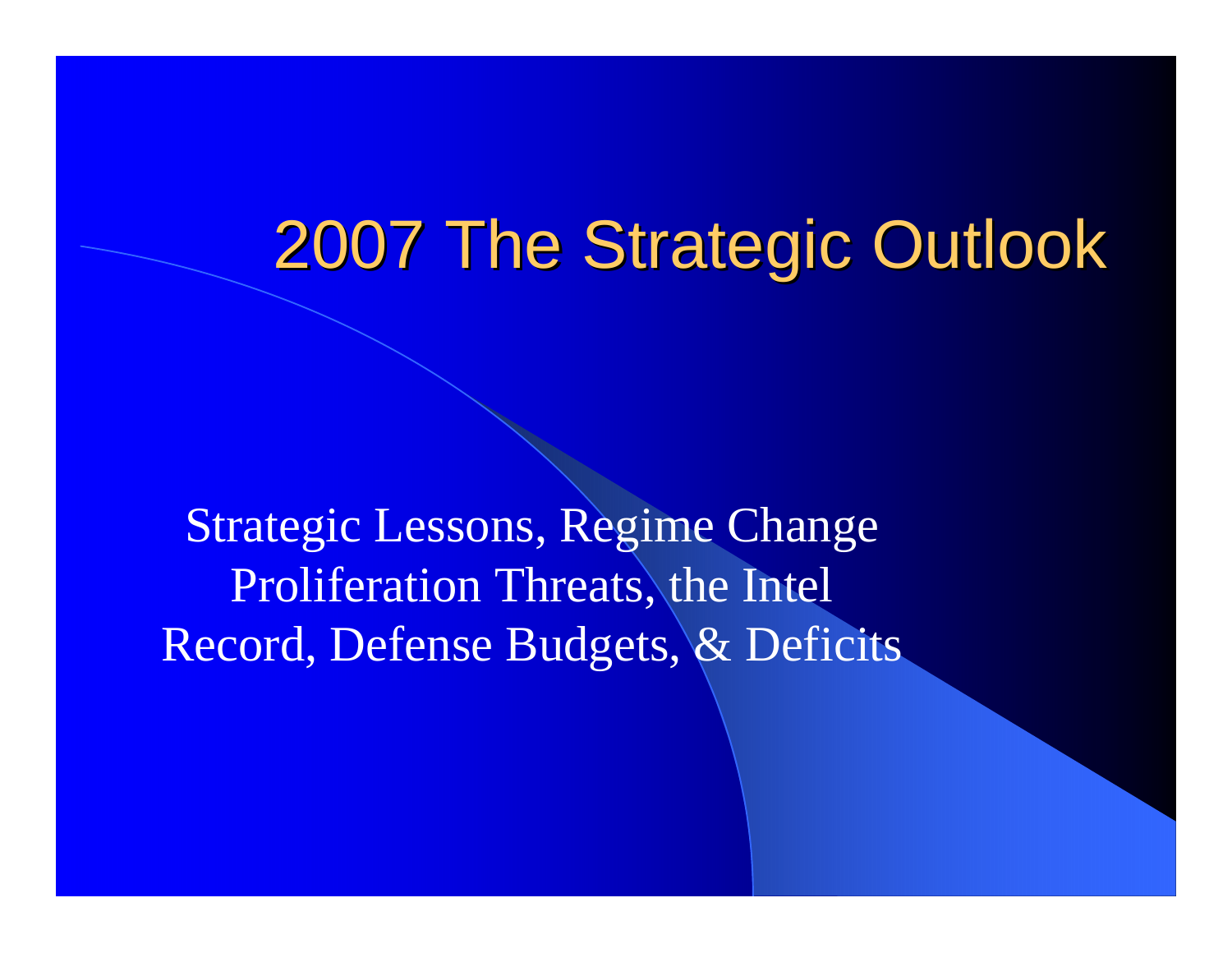# Outline

- I. Cold War Lessons
- **II. Post Cold War Lessons**
- III. Past and Present of "Regime Change"
- IV. The Intel Record
- V. Counter Proliferation Lessons
- VI. Major Issues?
- z VII. Iran As a Test Case
- VIII. The Role of the Media
- Addendum: Some Budget Numbers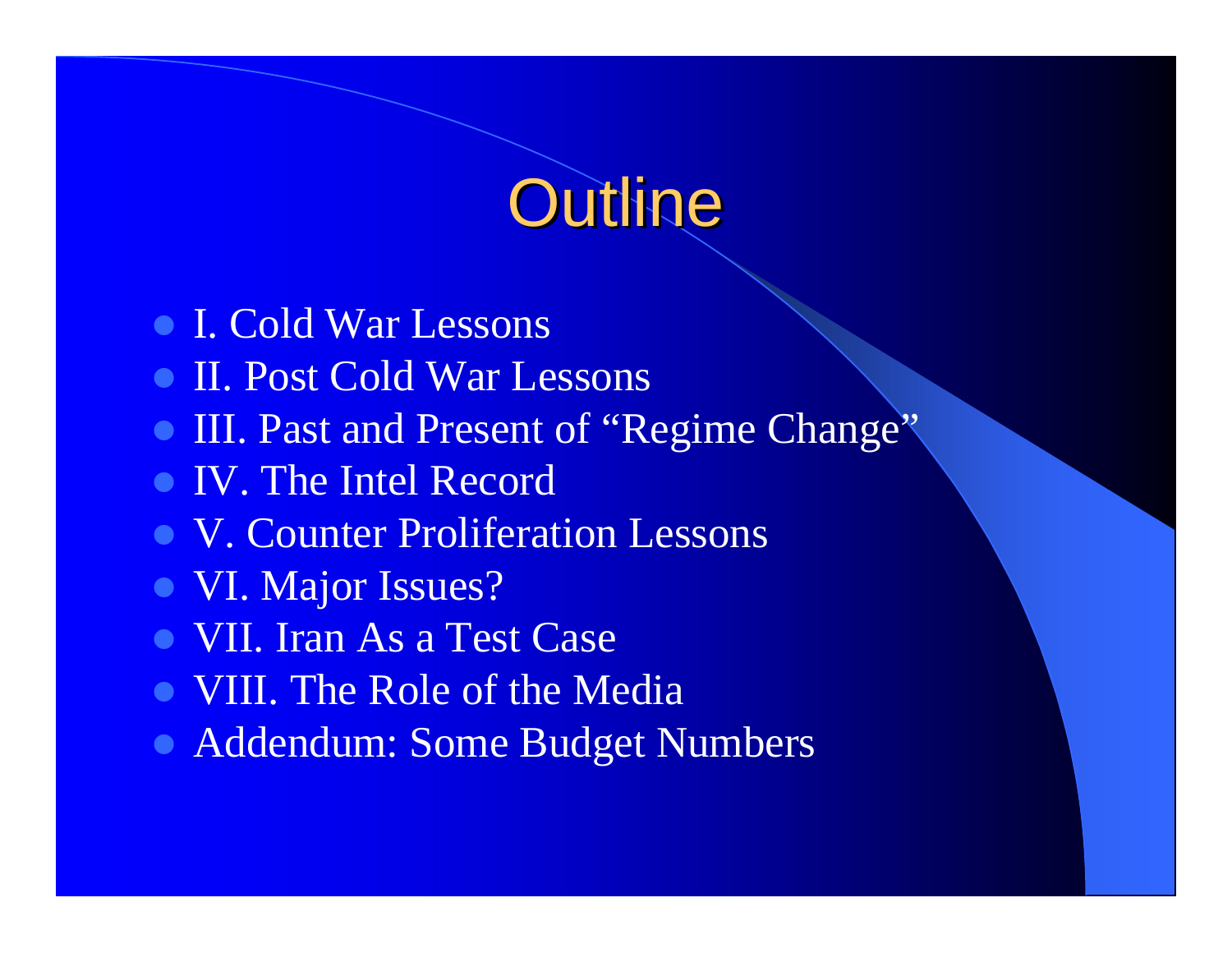# **The Ultimate in Precision Strike**

- It was 1980. The Russell Senate Office Building, Room 222. Hearings on Strategic Nuclear Modernization. The Chairman of the JCS, USAF General David Jones, was asked by Senator John Stennis: "What would the US do if faced with a nuclear armed Libya?"
- The General replied: "Call Qaddafi and keep him on the phone for thirty minutes."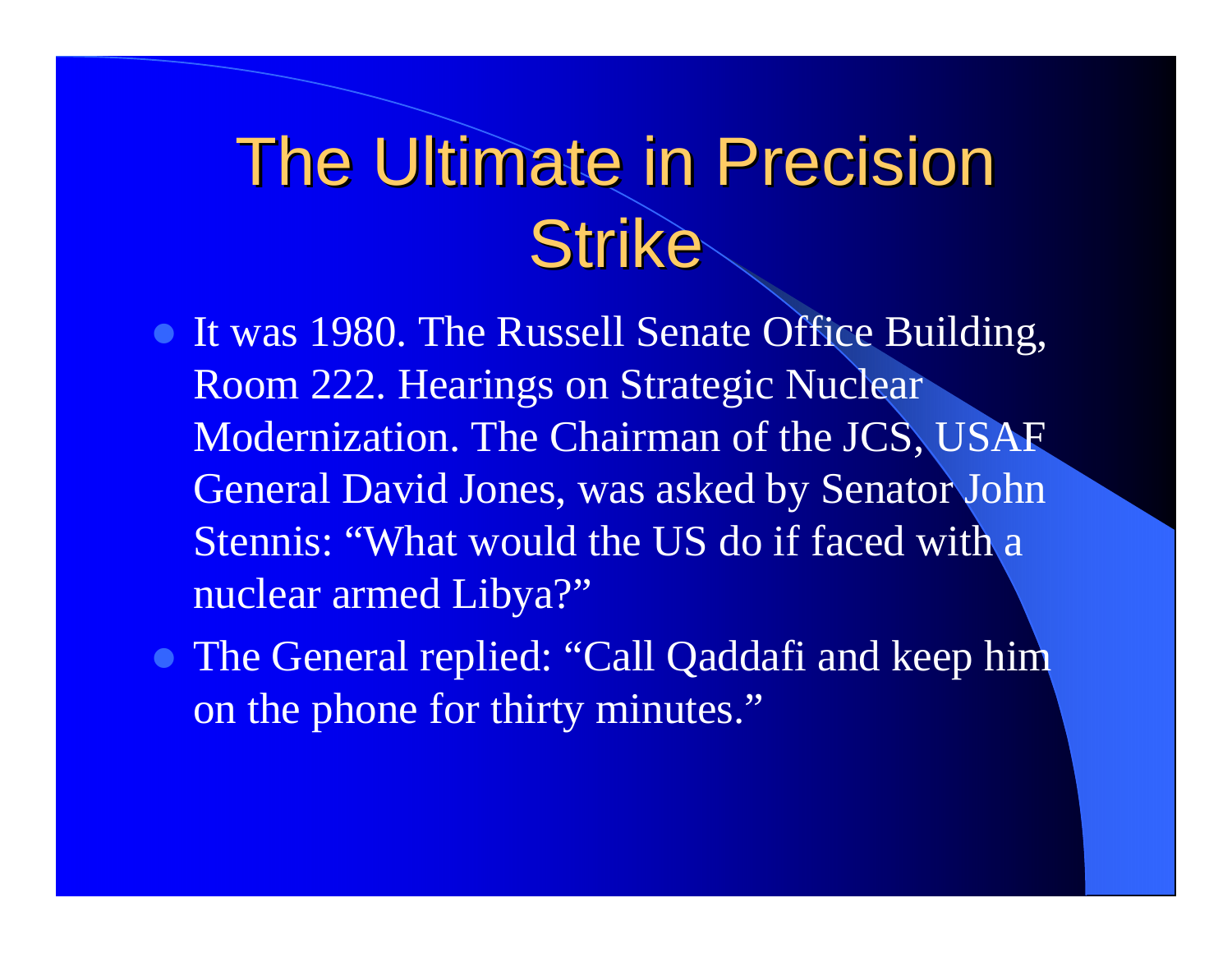# STRATEGIC LESSONS: Cold War Targeting

- z **Defined Frontier of the Fulda Gap and 38th Parallel in Korea**
- **Nuclear Deterrence Targeted Key Nuclear Forces, Industrial Sites, Conventional Tank Armies**
- **Example 2 Amount of firepower required to destroy targets exponentially reduced—2 B-2 can do the job with JDAMs of 75 aircraft**
- **1996 attack on Libya required 100 combat and support aircraft + 2 carrier battle groups**
- **Only 15% of current Congressional Members in House/Senate in 1991**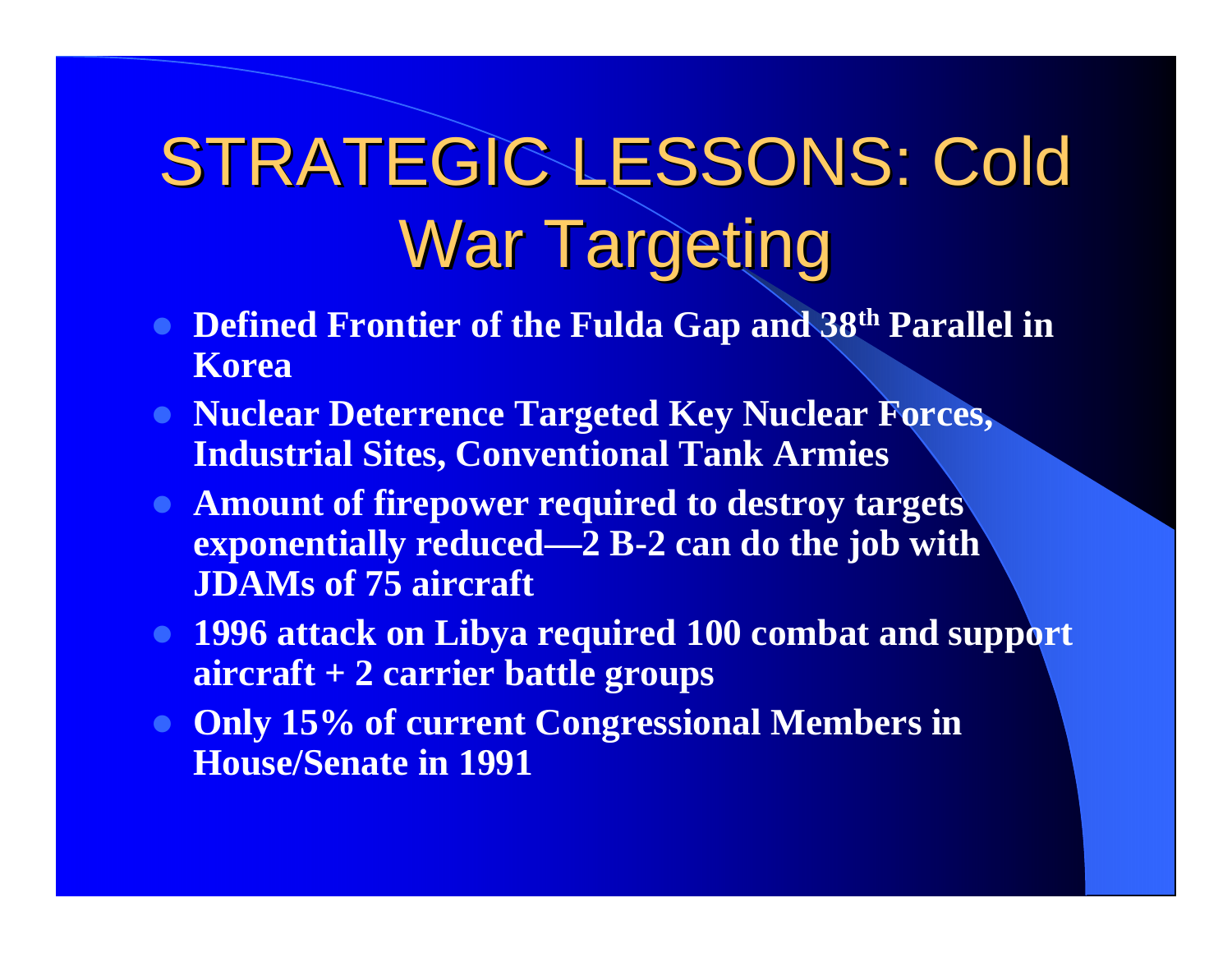## Post-Vietnam Cold War **Conflicts: Precision Strike Role\***

• Capture of the Mayaquez, (1975); Iran Embassy Takeover, (1979); Sandinista's take over Nicaragua, (1979); FMLN seeks overthrow of El Salvador, (1979-90); Beirut Barracks destroyed, (1983); Grenada Liberated, (1983); Afghanistan Mujadeen receive Stingers\*, (1983); Embassy in Lebanon Bombed, (1983); Libyan\* strikes in response to Berlin disco bombing, (1986); Lockerbie Pan Am (1988); and expulsion of Iraq from Kuwait\*, (1991).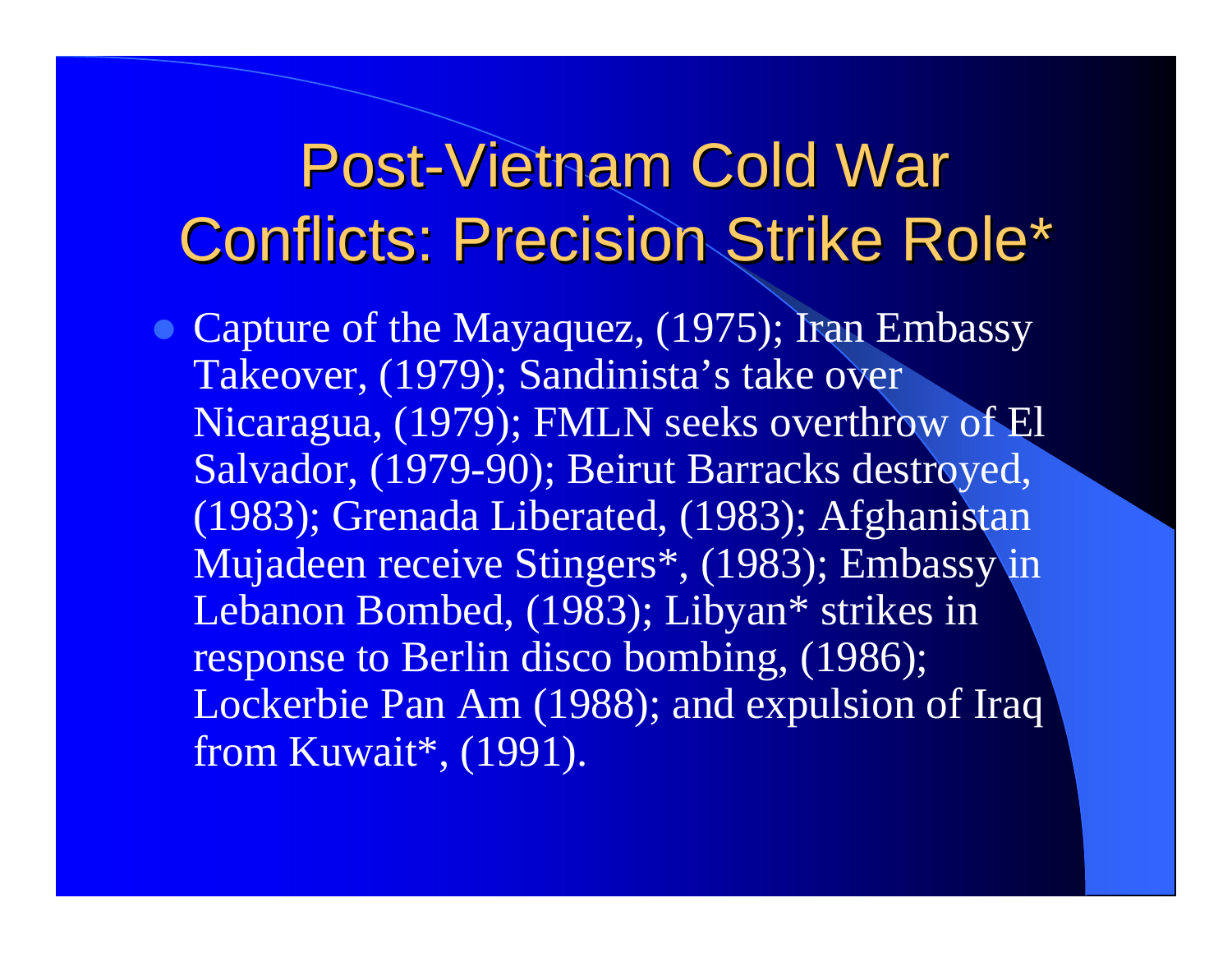# **Post-Cold War Conflicts**

- $\bullet$ **Less Defined Borders and Frontiers**
- **Significant Requirement for Elegant Precision and Intelligence in Some Areas**
- $\bullet$ **Haiti, Somalia, Kosovo, Iraq, Afghanistan**
- **Non and Counter Proliferation of WMD rises to most serious threat**
- **USSR nuclear weapons: we knew where they were**
- **We have little if any quality information about nuclear programs in Libya, Iraq, Iran and North Korea**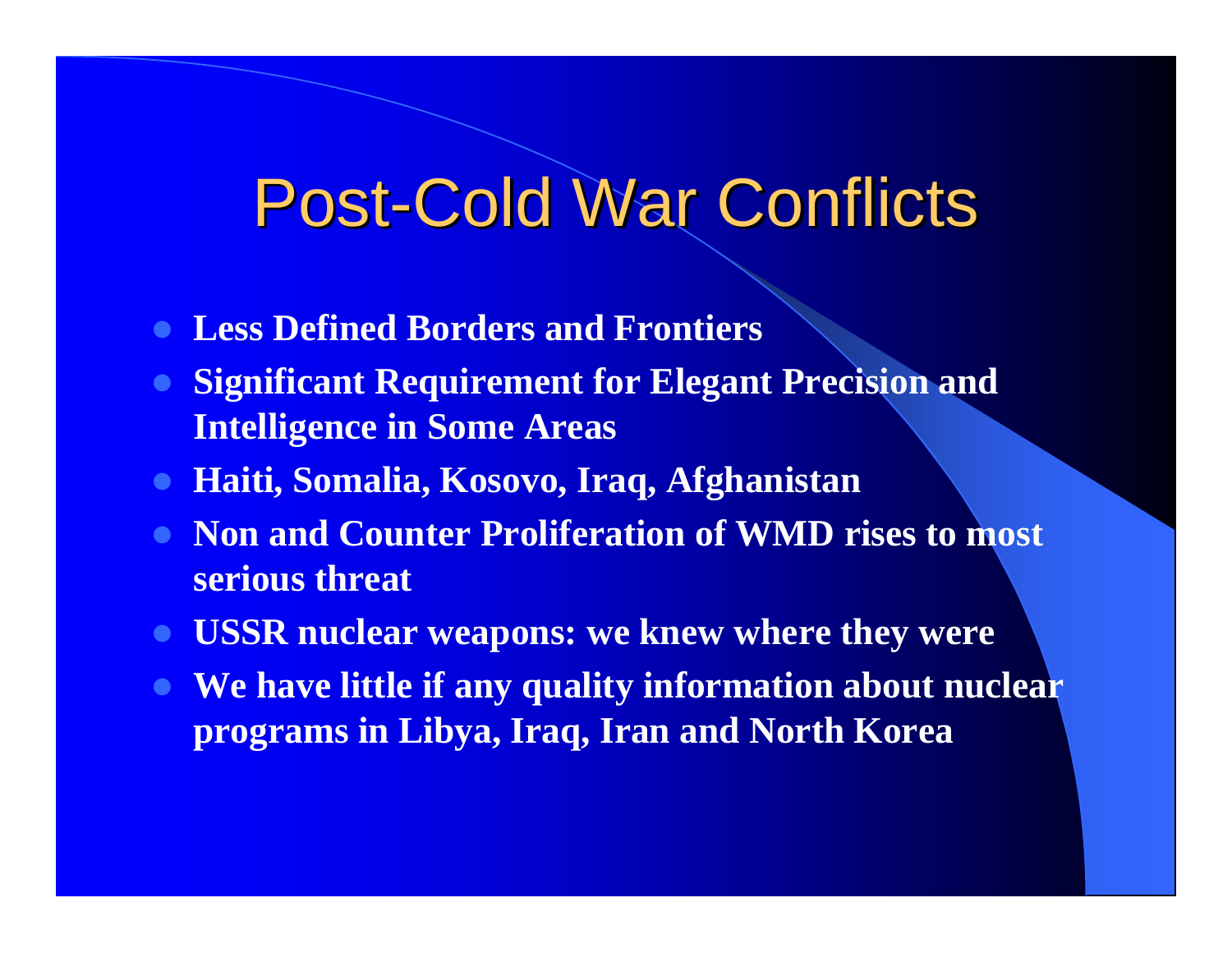# Is the US Guilty of Pushing Regime Change?

 $\bullet$  In the 1970s there were 16 nations that were taken over by communist regimes; another 6 went from allied with the US to adversary, most notably Iran. President Carter had campaigned on a platform of ending US support for allied third world dictators in Korea, the Philippines, Chile, Nicaragua and El Salvador. Largest recipient of US foreign assistance in 1979 after Israel and Egypt: the Sandinistas government of Nicaragua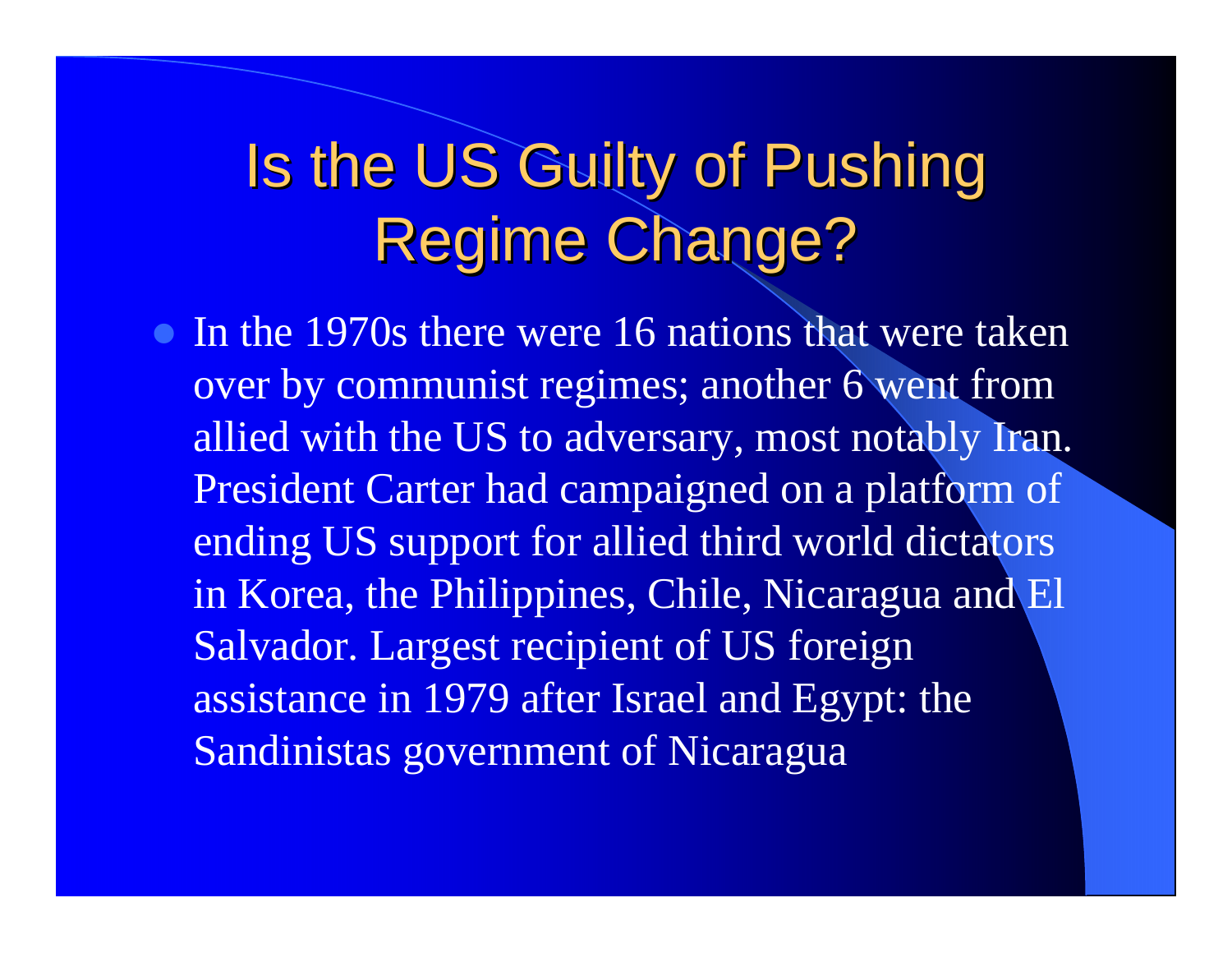# **Regime Change 2007**

- **Iran Seeks to Overthrow Israel, Lebanon** and Iraq.
- North Korea Seeks Unification of Korean Peninsula under North Korean Rule
- Question: Why Should the US Be Giving These Guys a "Security Guarantee?"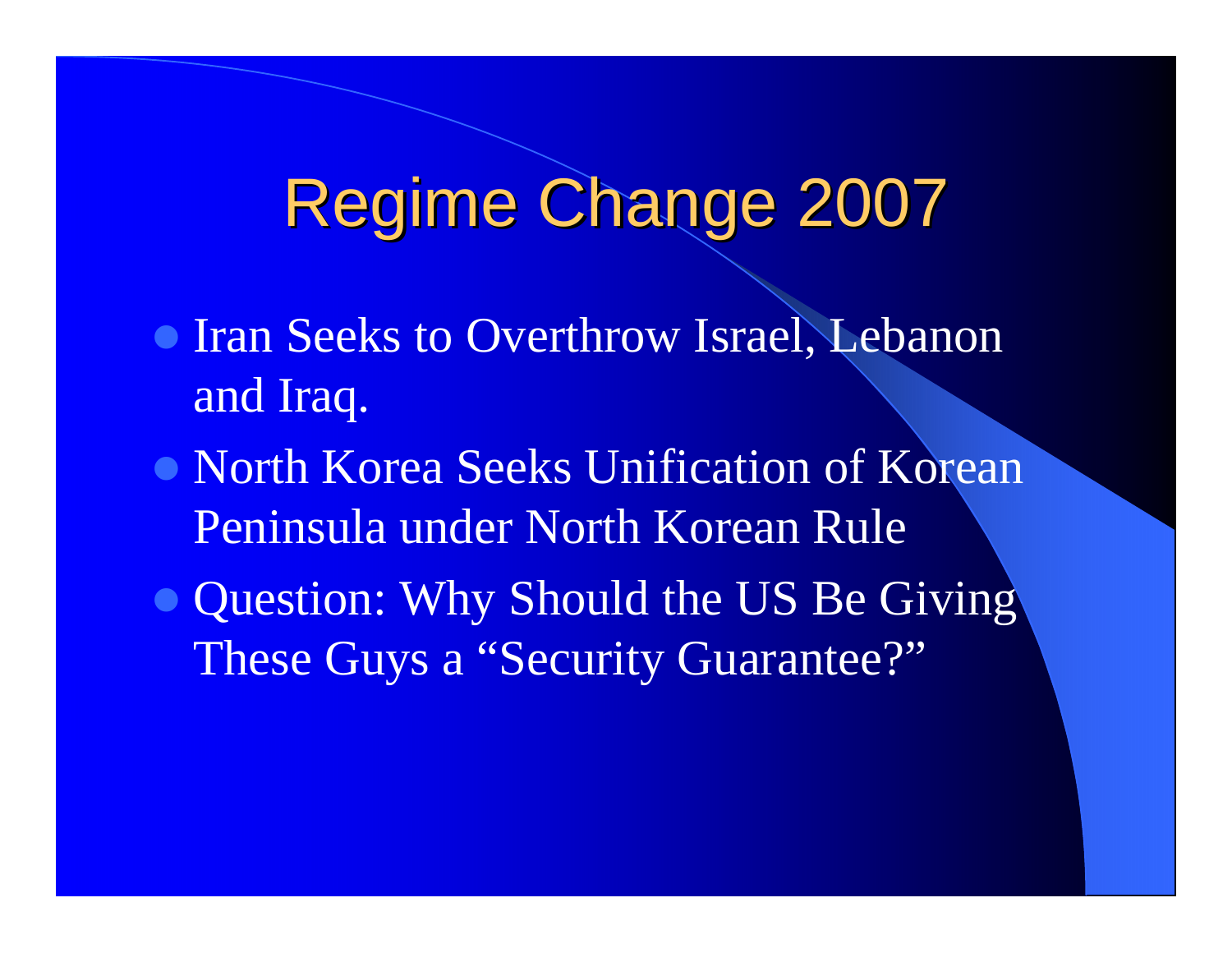#### Regime Change 80' s

- Nicaragua and Grenada ended communist tyrannies
- The Warsaw Pact and Communism ended in Eastern Europe: Poland, Czechoslovakia, Hungary, Rumania, Russia, Bulgaria, East Germany, the Baltic's
- Soviet occupation ended in Afghanistan
- Cubans Removed from Angola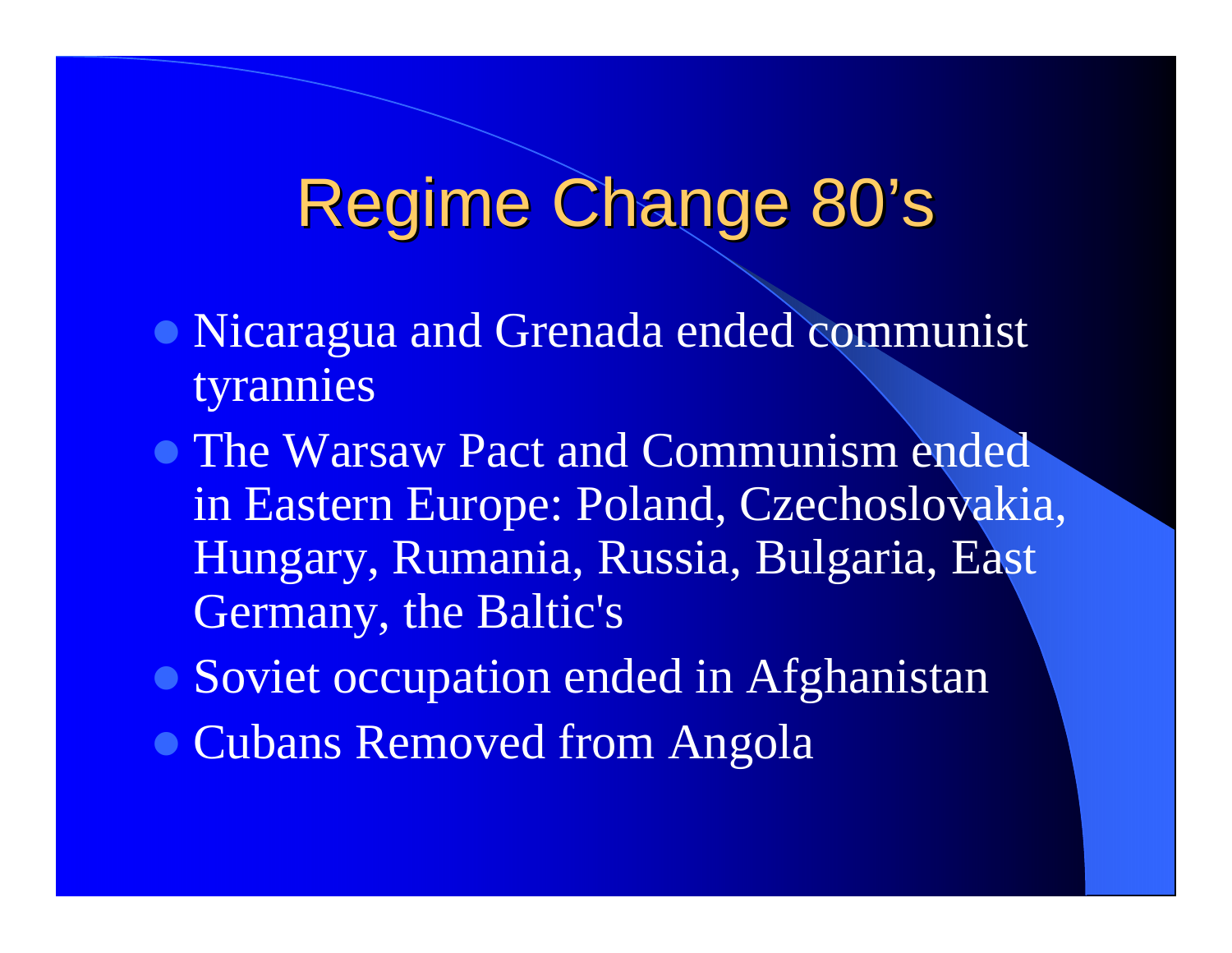# THE INTELLIGENCE RECORD

- z **A recent article concluded that the use of PGM's and other precision strike capabilities was complicated by the requirement for elegant intelligence:**
- **The fundamental condition of launching a successful attack or inspection is knowledge of "where".**
- z **"Without information about the location of hidden nuclear material and installations, no meaningful inspections are feasible". H. Blix, Washington Quarterly, Autumn 1992**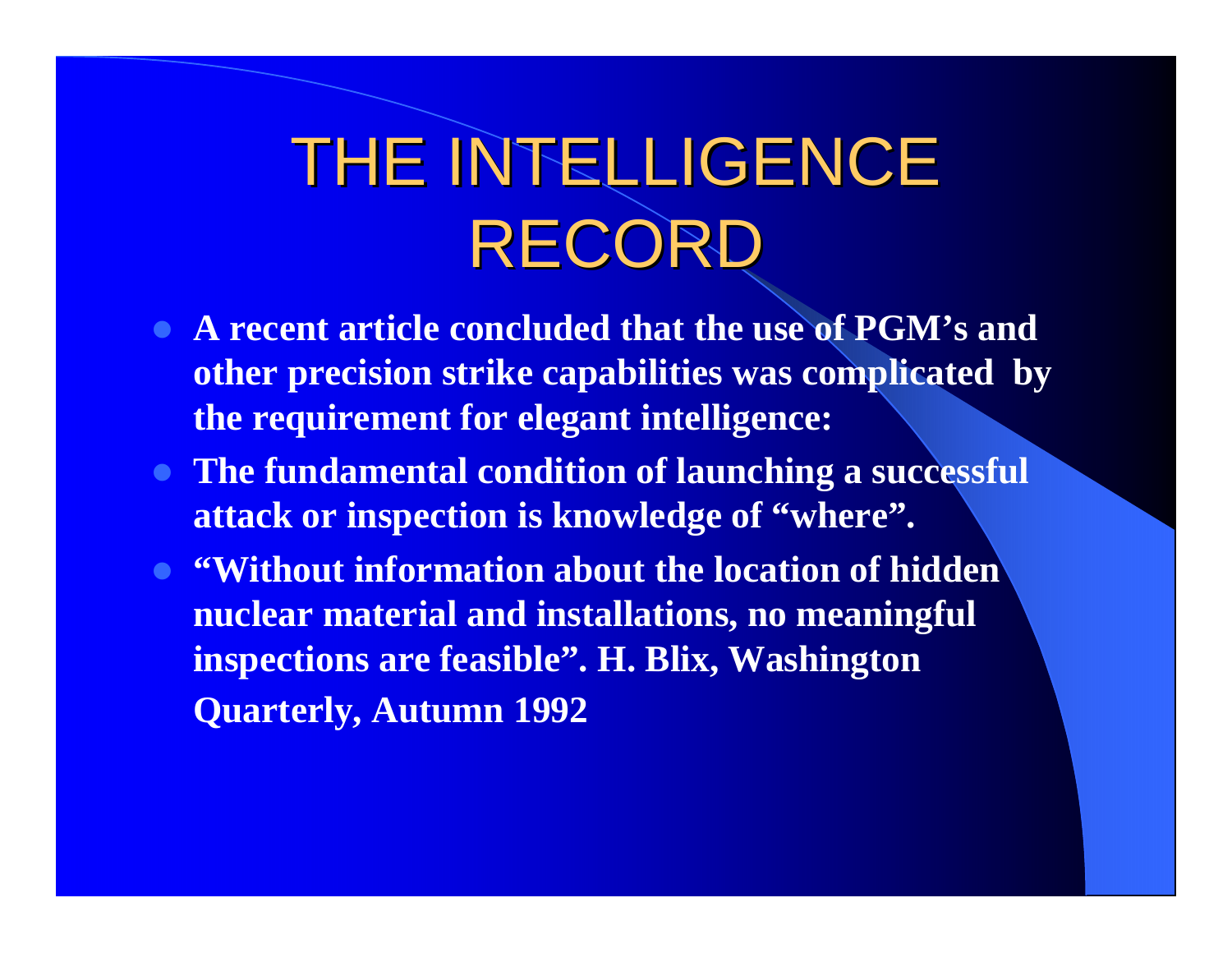# 1981 USSR/TERRORISM

• Former USAF Secretary Reed in "At the Abyss" notes CIA Director Casey asked for a CIA assessment of USSR connection to terrorism. The reply: The USSR is opposed to terrorism. Evidence presented: Copies of editorials in Pravda and Tass broadcasts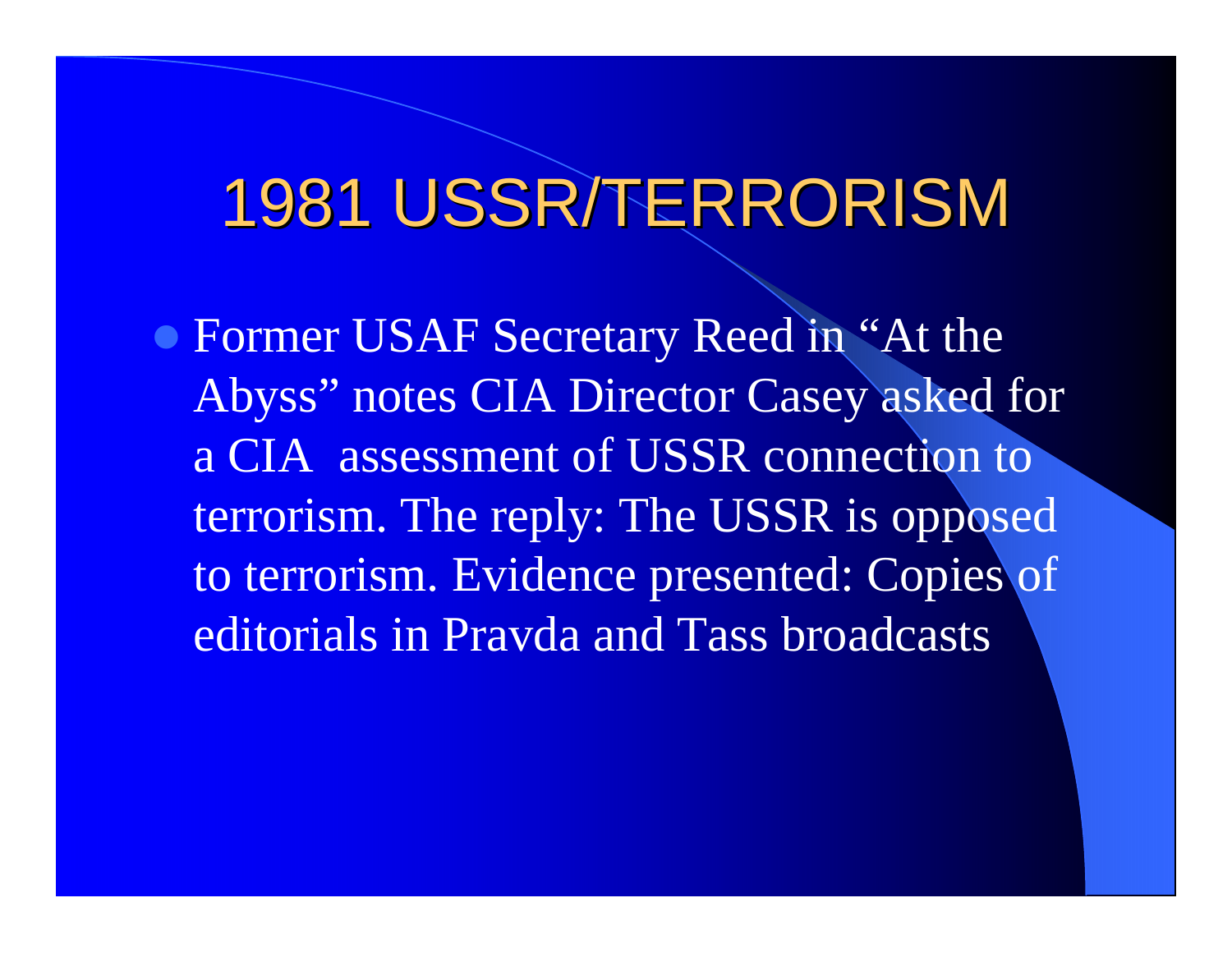# The Intel Record, (cont)

- z **Haiti: Aristide was a "democrat"**
- $\bullet$ **Somalia: Adide could be a peace partner**
- **Example 3 Kosovo/Bosnia: Milosevic in 1995 was our peace partner—**
- $\bullet$  **Iran's Khomeini "Is a Saint", (Amb Young;) "Is a Moderate", SecState Vance);**
- $\bullet$  **Iraq: Missing the transfer of WMD to Syria and the \$100 billion oil for palaces scam**
- **NK: Missed the Uranium Enrichment Facility; lack of sound intel led to faulty Agreed Framework**
- $\bullet$ **Missed Pakistani and Indian nuclear bomb tests**
- $\bullet$ **Misjudged Iraqi nuclear program circa 1991**
- **Missed Extent of the Libyan nuclear weapons program**
- **Missed Extent of the Iranian nuclear weapons program**
- **Missed Khan network and nuclear weapons cartel**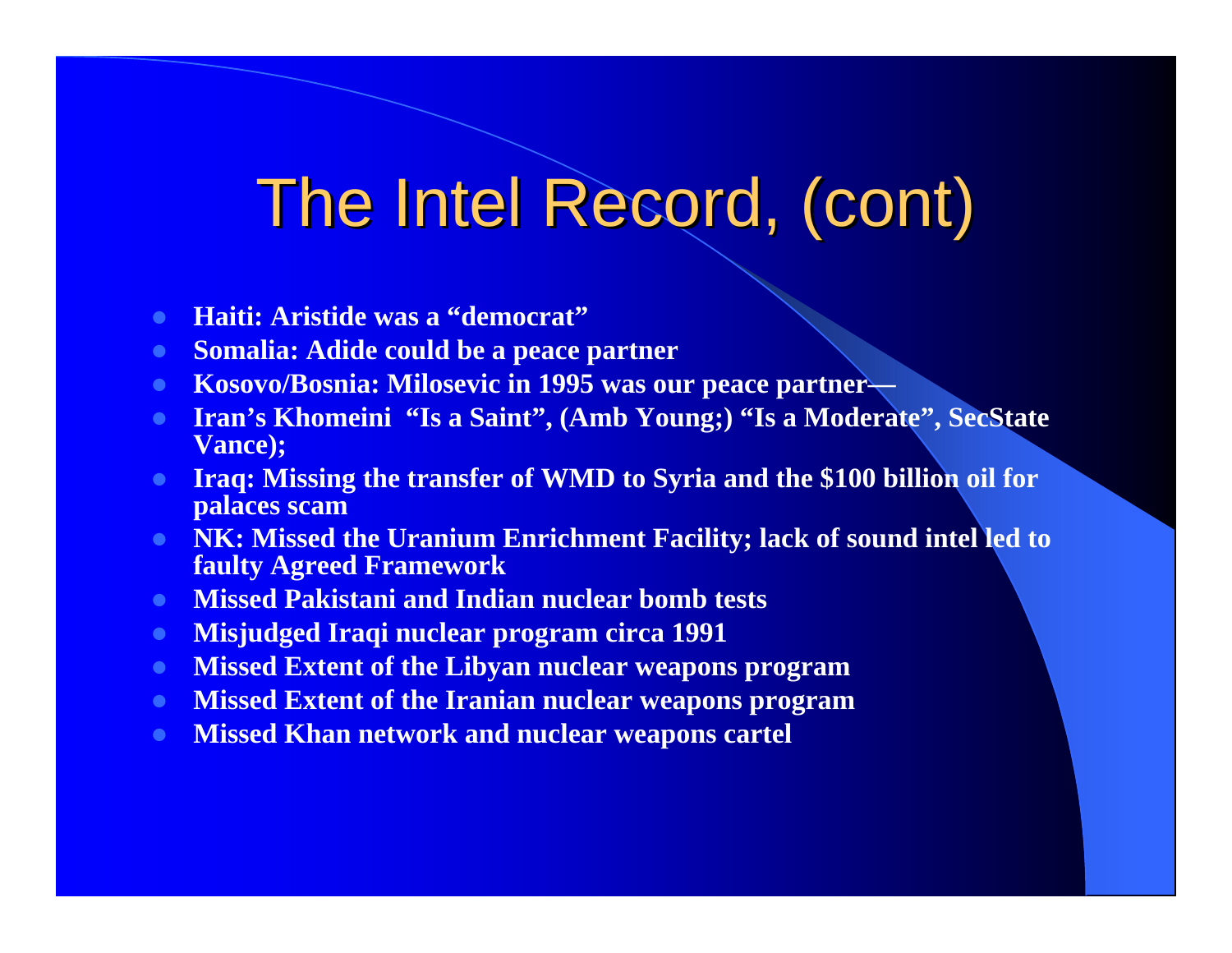# **Counter Proliferation** Lessons?

- **Good target identification not there re: Iran, Iraq, North Korea, Libya, nuclear programs**
- **Makes military options perhaps less useful or credible**
- **But taking such options off the table forces negotiations into an arms control cul de sac, e.g., the Agreed Framework deals with Iran and North Korea**
- **Proliferation Security Initiative: Extraordinary success re: Khan network and Libyan program**
- **Interdiction of Sudanese freighter carrying explosives with the equivalent power of the nuclear bomb dropped on Hiroshima; interdiction of ship carrying 13000 centrifuges for Libya**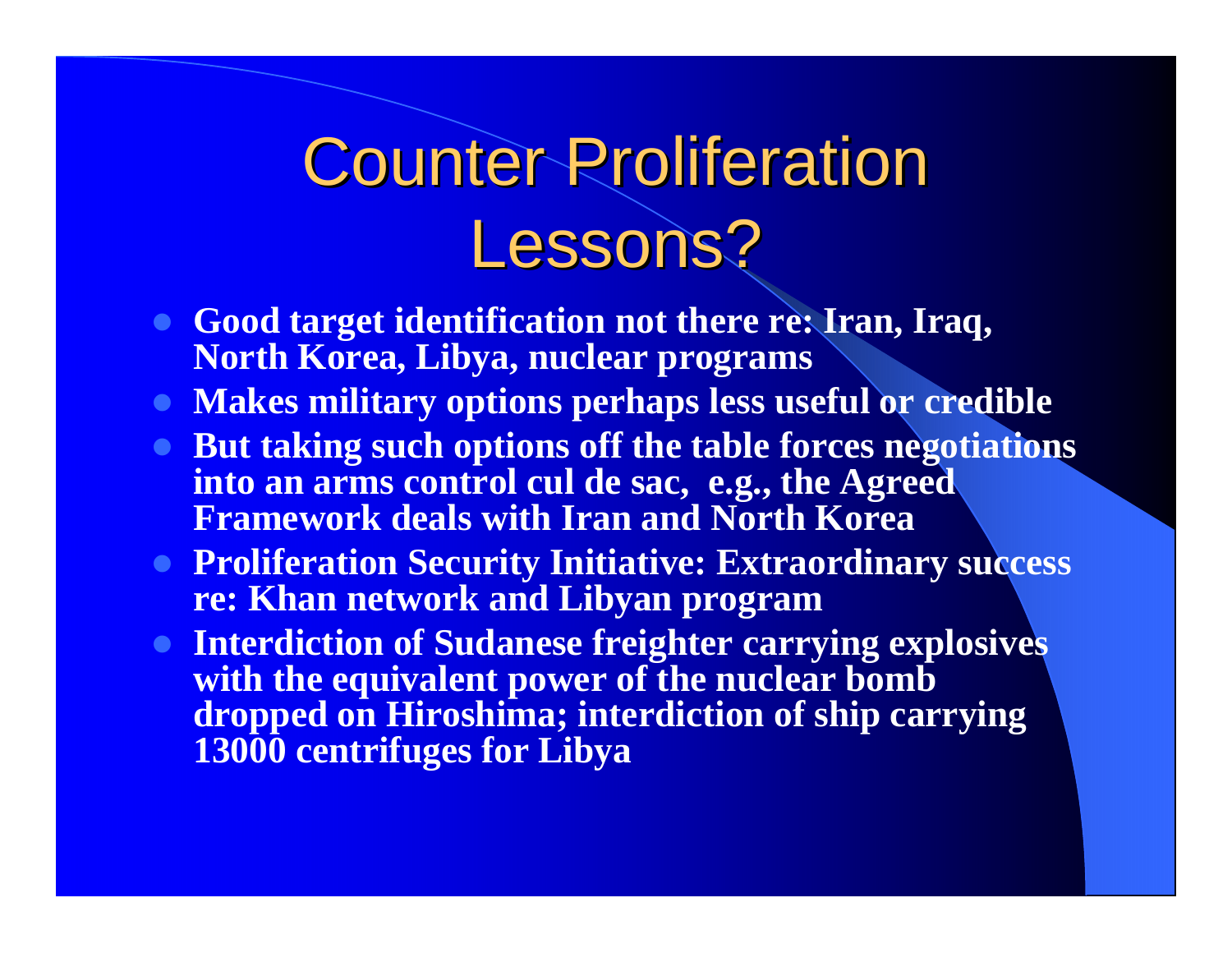# **Lessons of Proliferation**

• David Kay: "The threat from Iraq is even more serious not because of stockpiles of weapons—which still remain unaccounted for—but because Iraq had become prior to its liberation a 'terrorists bazaar' where weapons of mass destruction know-how and technology could be stolen, bought or smuggled." [Testimony before the SASC, January 2004]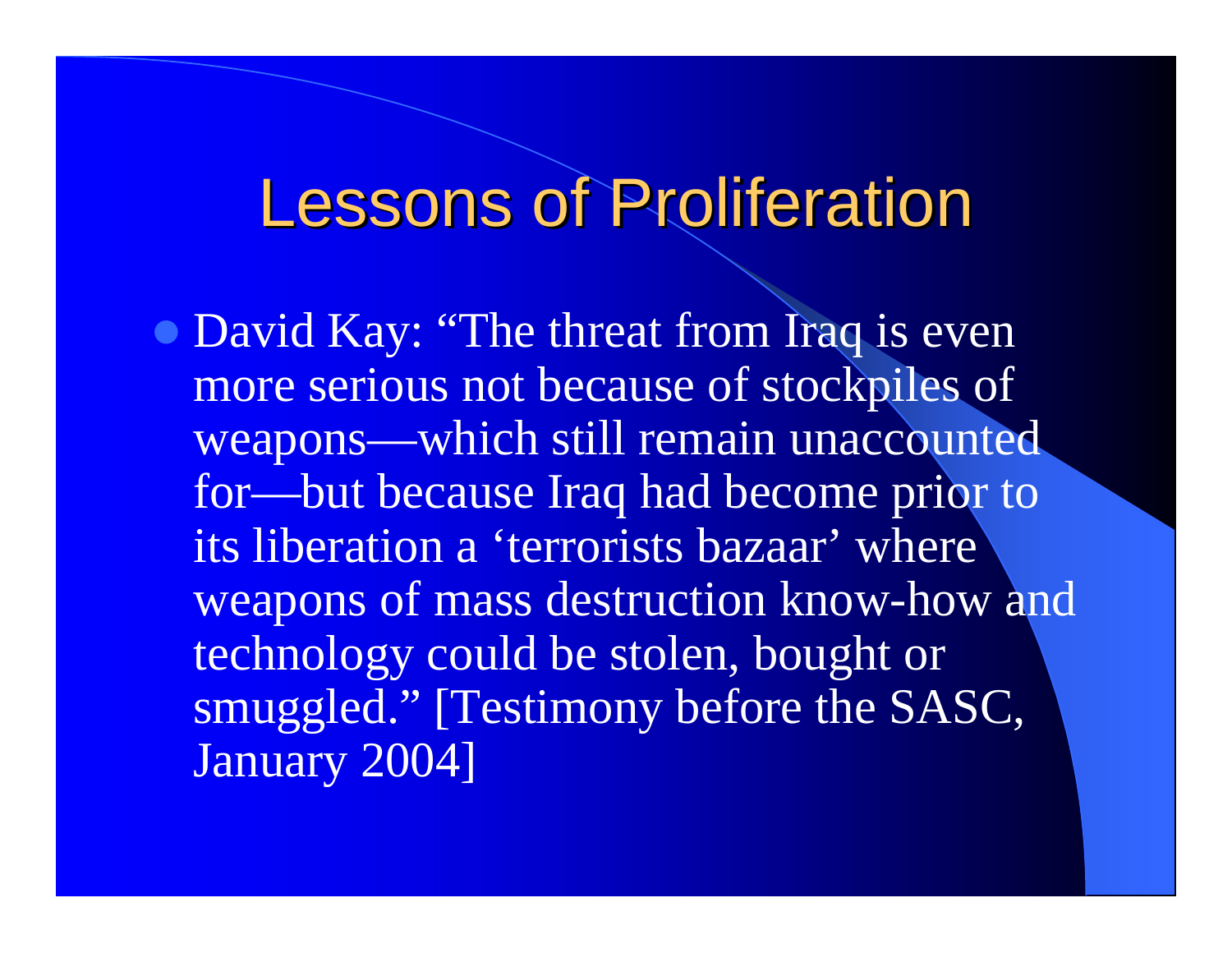#### **In This Context, What Then With Congress and Defense Budgets? Congress and Defense Budgets?**

- Ten: (Remember issues are not just budgetary in nature—i.e., \$s, but also involve the time which will be devoted to them)
- **1. Future Direction of Strategic Nuclear Forces,** especially RRW and Conventional Ballistic Missile: Giving a long range precision, prompt strike capability with a conventional payload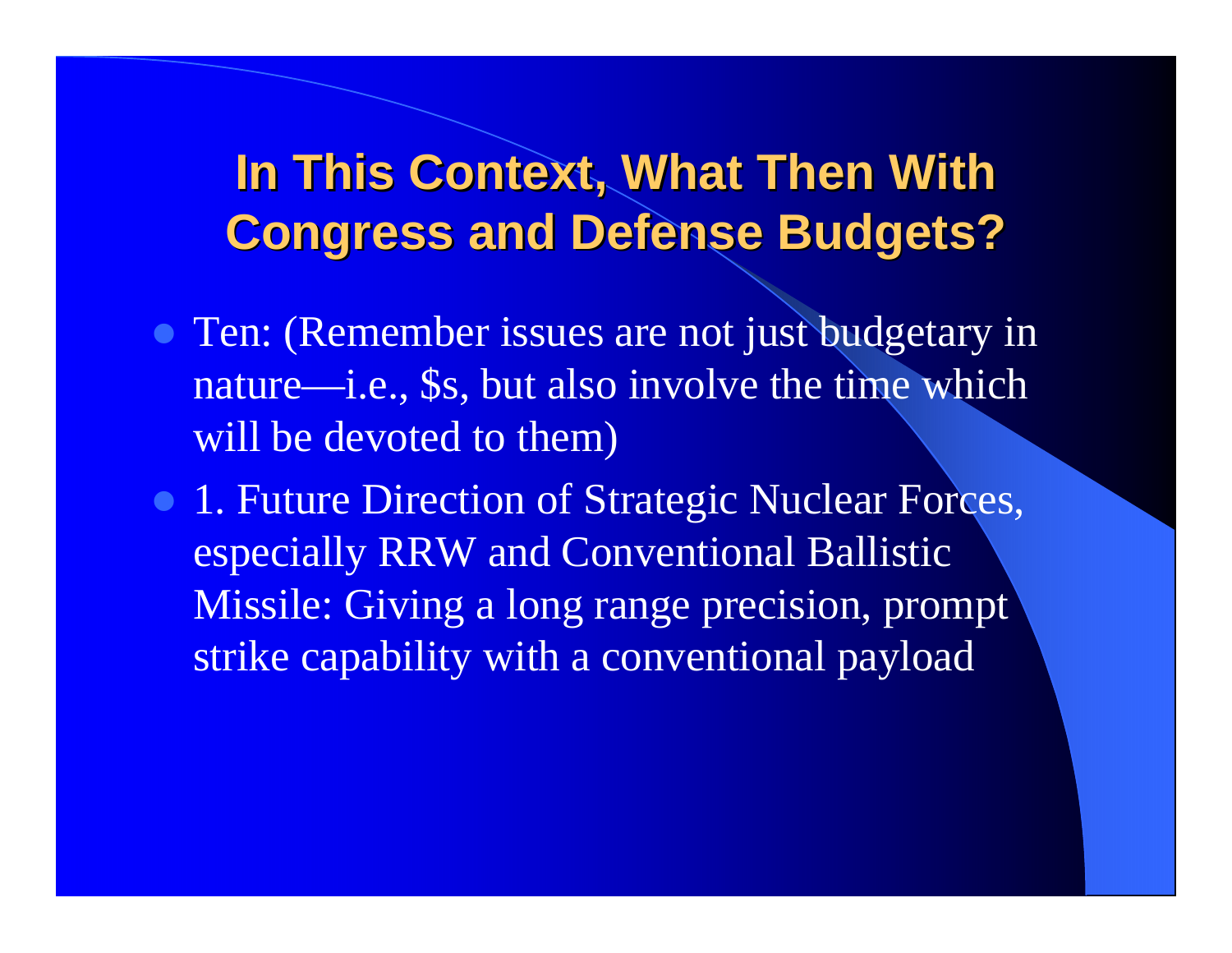# Issues, (cont)

• 2. Cost and Timeline for deployment of space assets especially following the Chinese ASAT test; issue of "weaponization of space", the MDA space-based test bed, the ASAT test bed at Redstone, and USAF Space Programs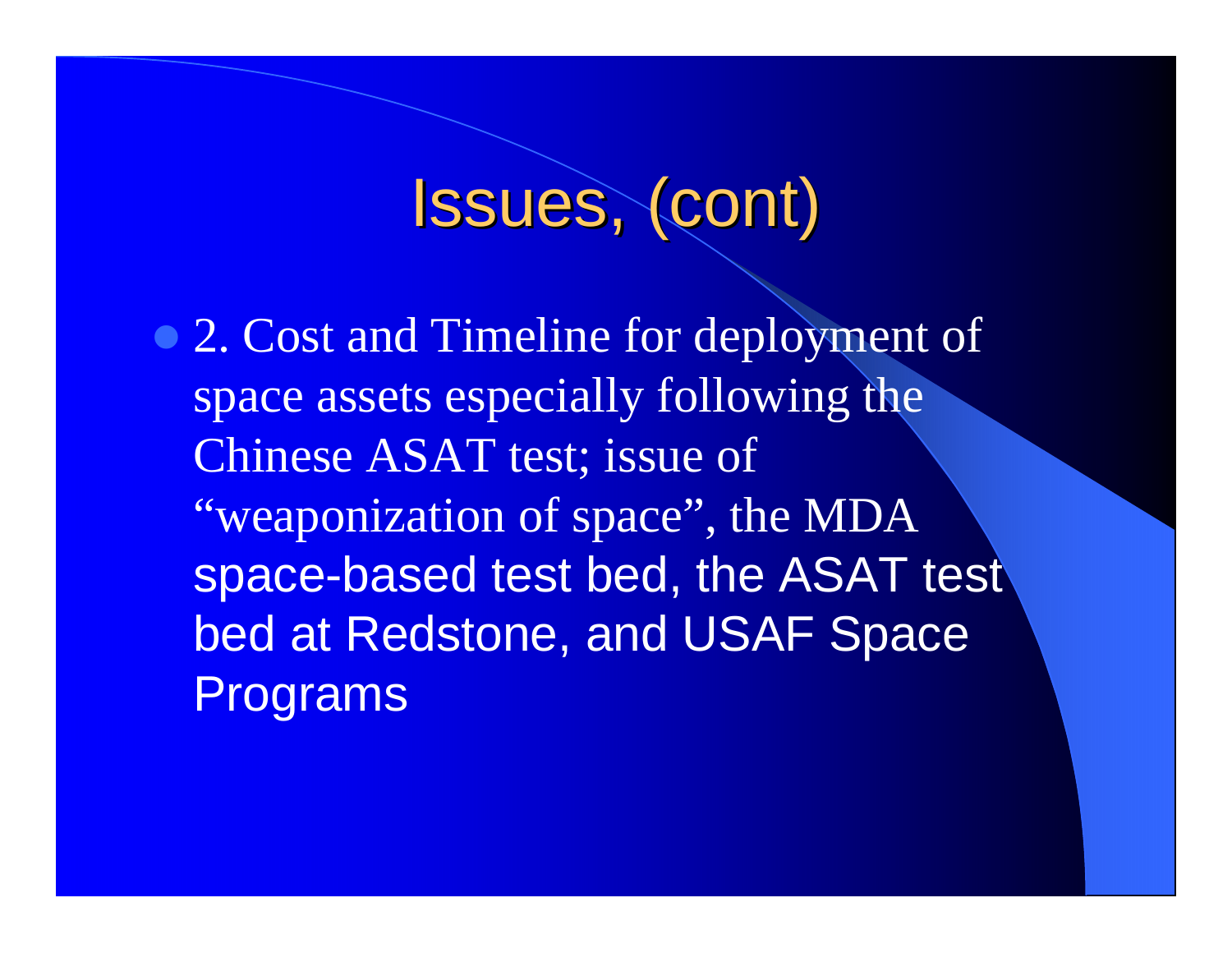## **Issues**

- 3. Tactical Aircraft, specifically proposed reductions in F-22 and relationship to JSF
- 4. Transfer, cancellation and Supplement of Some DOD technologies such as the High Altitude Airship, Predator and Global Hawk for domestic homeland security
- 5. Missile Defense: \$9B for missile defense which is .021% of the Defense Budget and .003% of the Federal Budget, especially European Third Site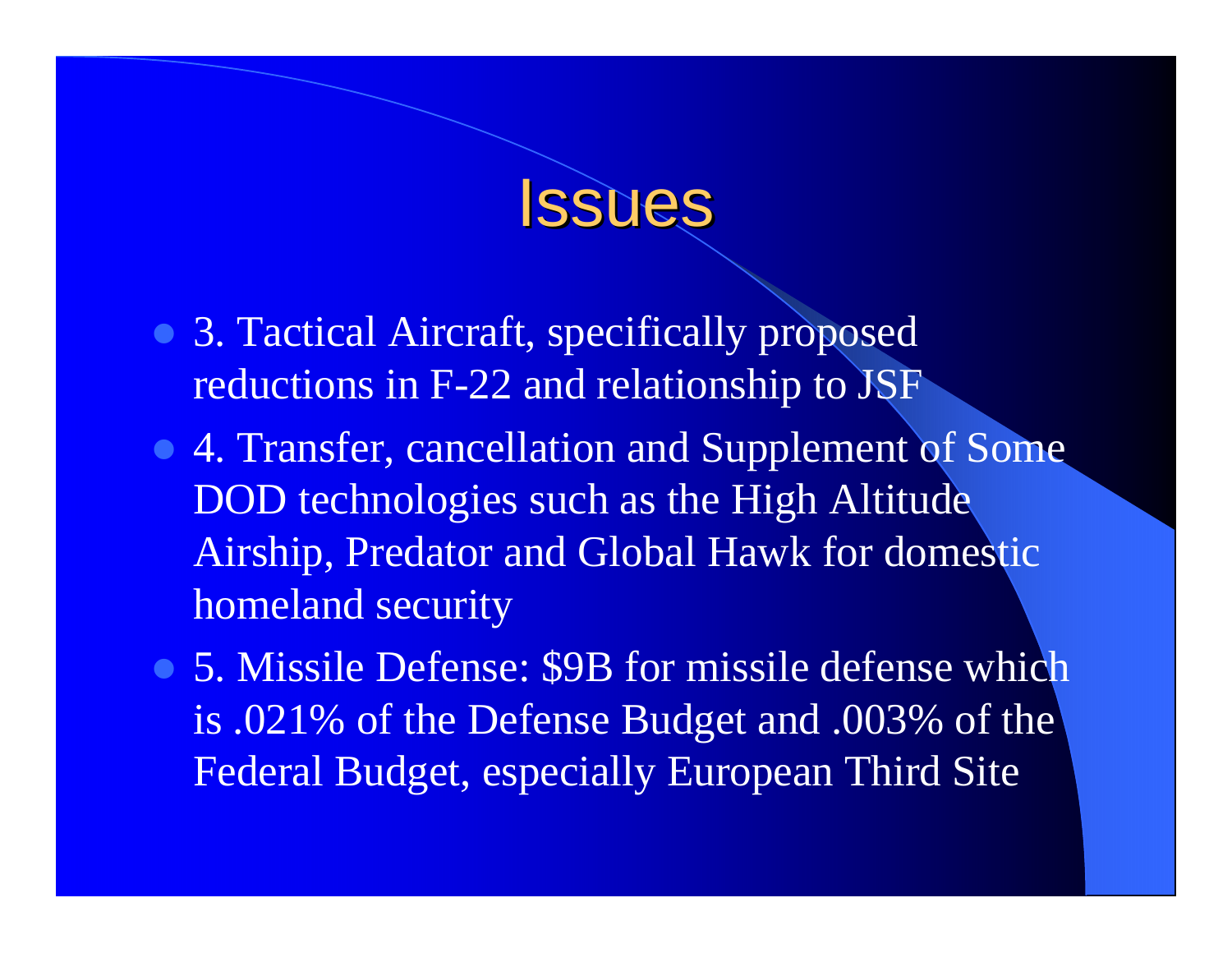## **Issues**

- 6. Has the intel reform bill reformed intel? [For the record: no]
- 7. Replenishment of forces worn out, especially Marines and Army—future budgets big impact; how to determine
- 8. Acquisition Reform: Time to deploy; cost estimating, unit costs.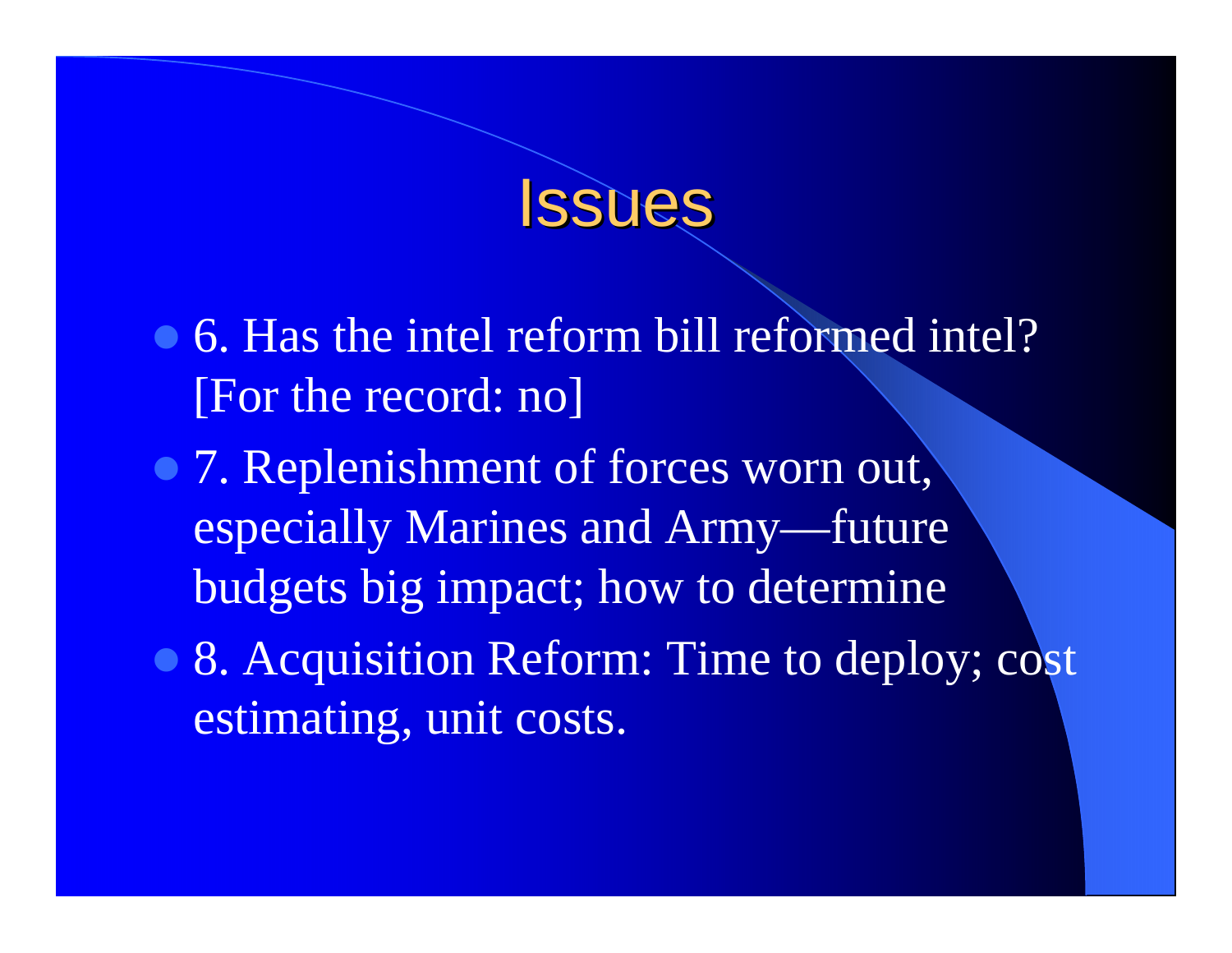## **Issues**

- 9.Quality of Life Issues: Health Care; Post-Service Care; In Theater Availability of Weapons/Supplies outside of FOBs.
- 10. What is the relationship of the Balanced Budget proposals to Defense Spending and Overall Discretionary Spending? Long Term Budget Review entitlements and interest being greater % of budget. CBO: Expiration of tax rate reductions leads to projected \$170B surplus in 2012; Administration budget will show \$170 billion surplus with tax rate reductions maintained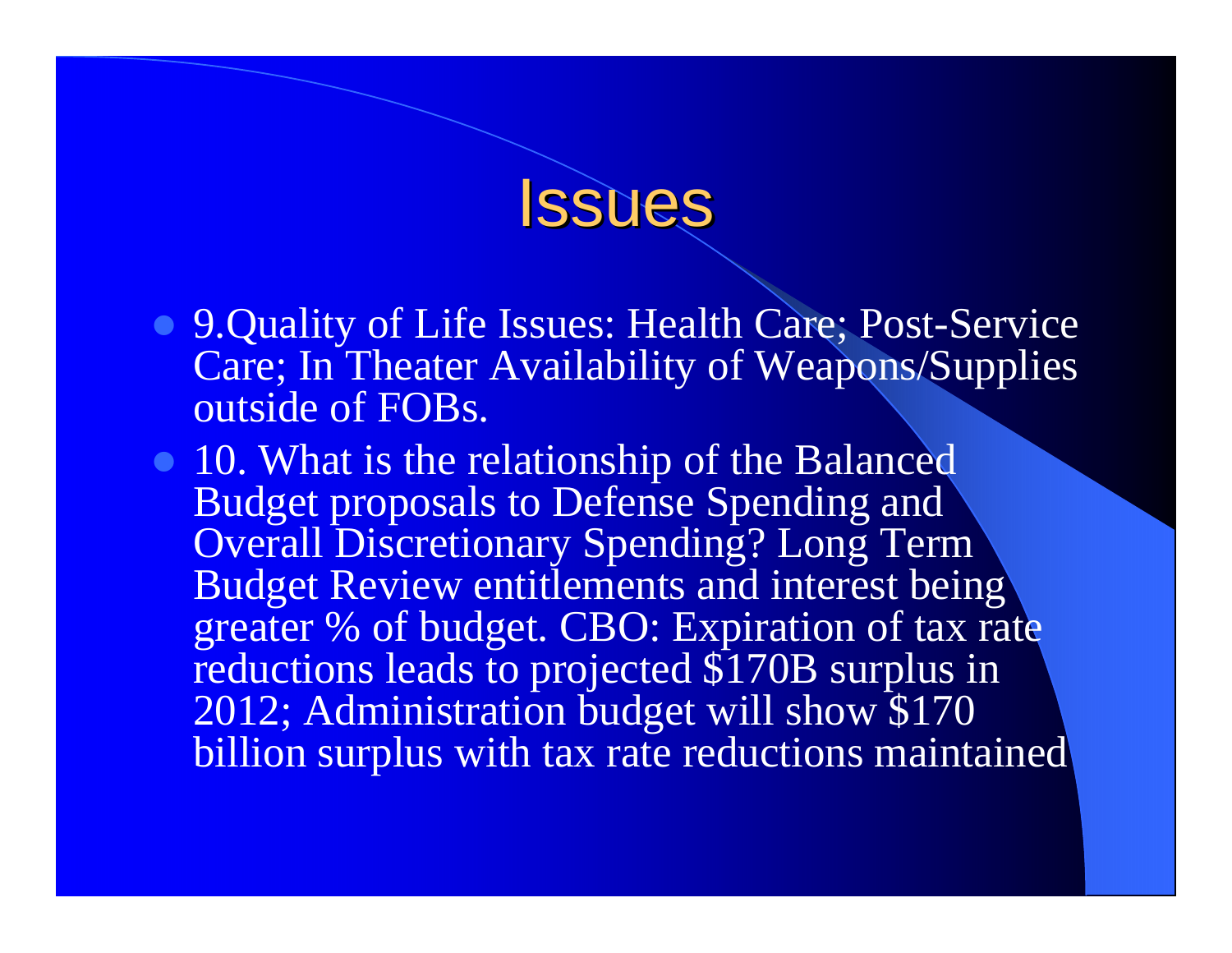## Are We Serious About the Threats We Face?

- "Iran is hell bent on becoming a nuclear power!" Tom Lantos, HFRC Chair
- "With the government of Iran, even deterrence is questionable let alone arms control", R. James Woolsey, former DCI
- "These are crazed ideologues at the center of the Iranian regime—theocratic, totalitarian, genocidal maniacs." Ibid
- "Iran must know the world will not back down", former Senator John Edwards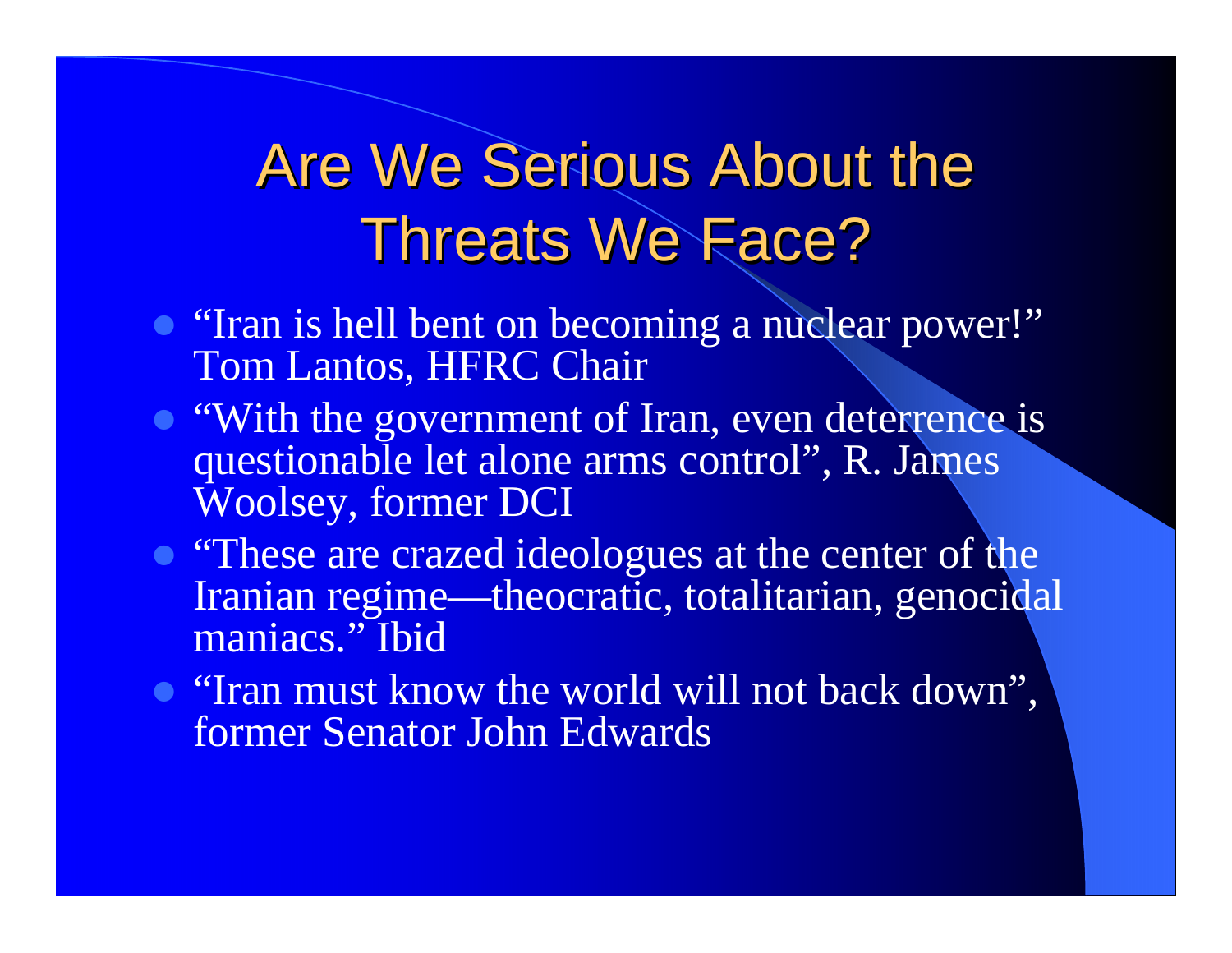## Is Congress Going to Get Serious?

- Getting Serious About the Strategic Threats We Face Requires an Informed Citizenry That Understands….
- "A freestanding diplomacy is an ancient American illusion. History offers few examples of it. The attempt to separate diplomacy and power results in power lacking direction and diplomacy being deprived of incentives". Henry Kissinger, 1/21/07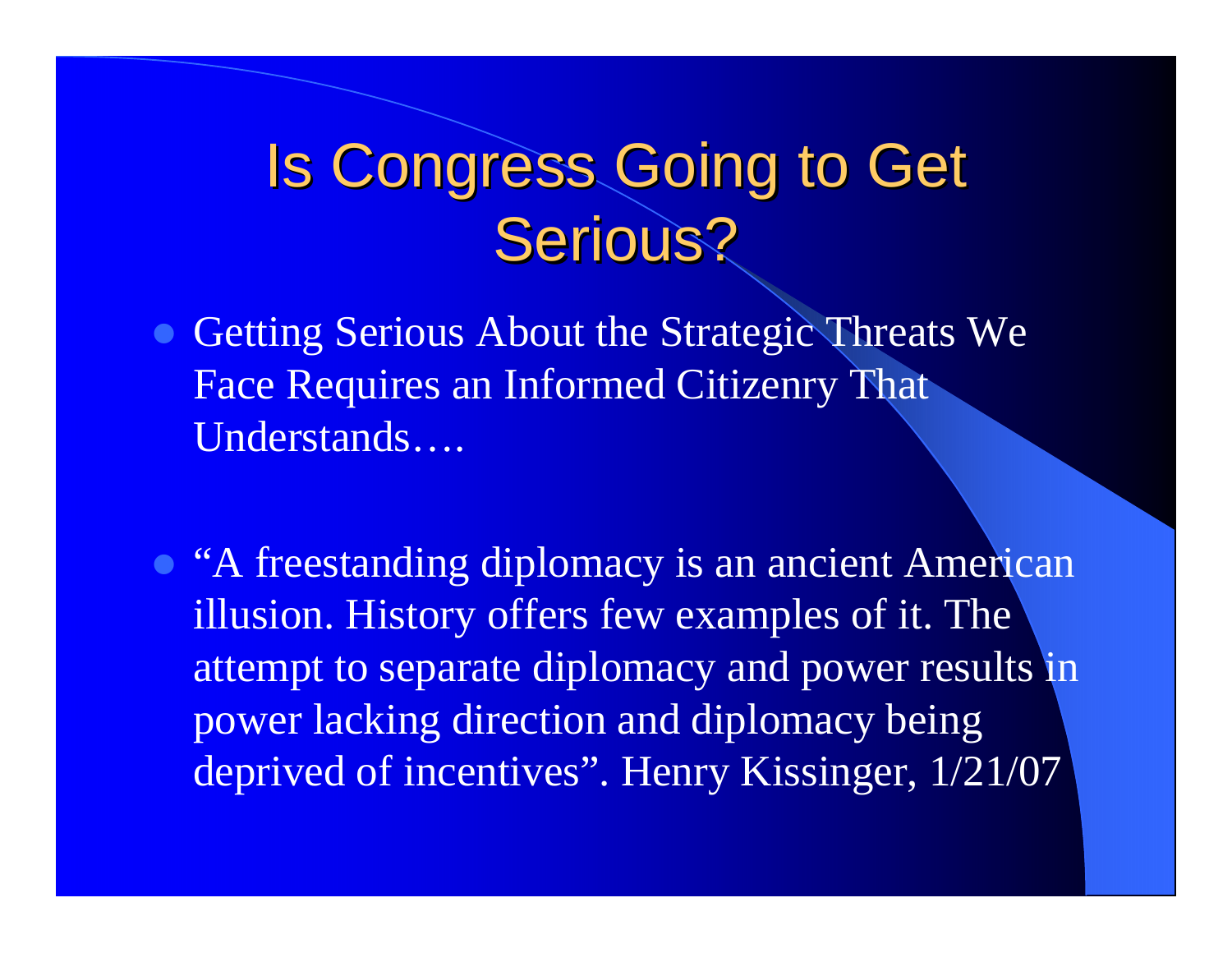#### The Response … .

- "The whole concept of moving against Iran is bizarre." Senator Jay Rockefeller, Chairman, SSCI /123
- "Diplomacy is sitting down for a couple of days and talking about our families and our hopes, building relationships…" Retired General Wesley Clark on how to deal with Iran's nuclear facilities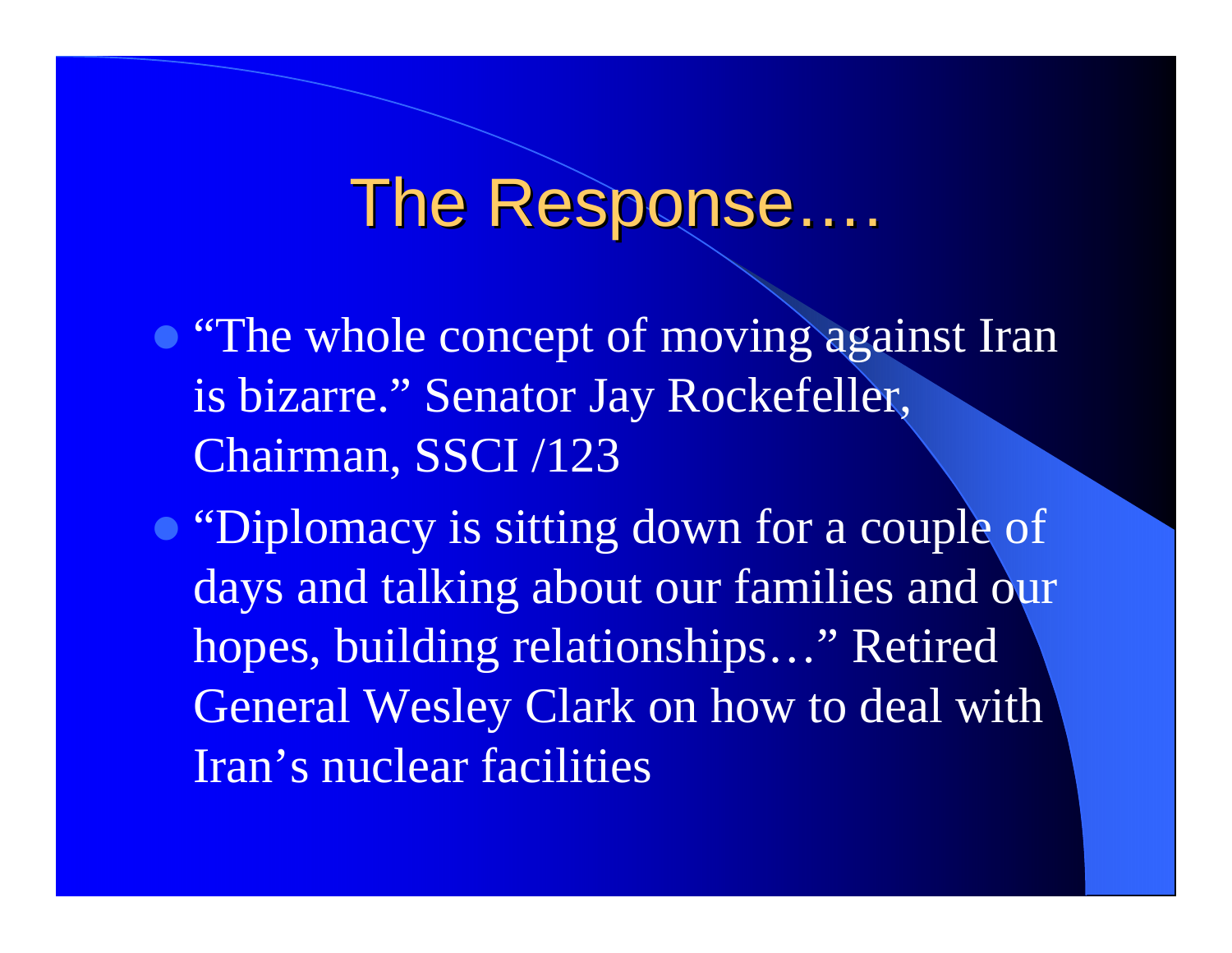# **The Dinosaur Media: Concentrating on the Right Stuff?**

- Three Pigs Trigger Fire in Siberia, AP 1/10
- **Artist Hopes to Float Giant Banana Over Texas,** AP 1/7
- Hollywood Women Say They Are Too Busy to Shave Armpits, AP 12/6
- Tijuana Police Issued Slingshots, MSNBC, 1/22
- **UK Government is Failing Sex Workers, Reuters,** 1/11
- Man Loses Nose in Circumcision Ceremony, News.com 1/9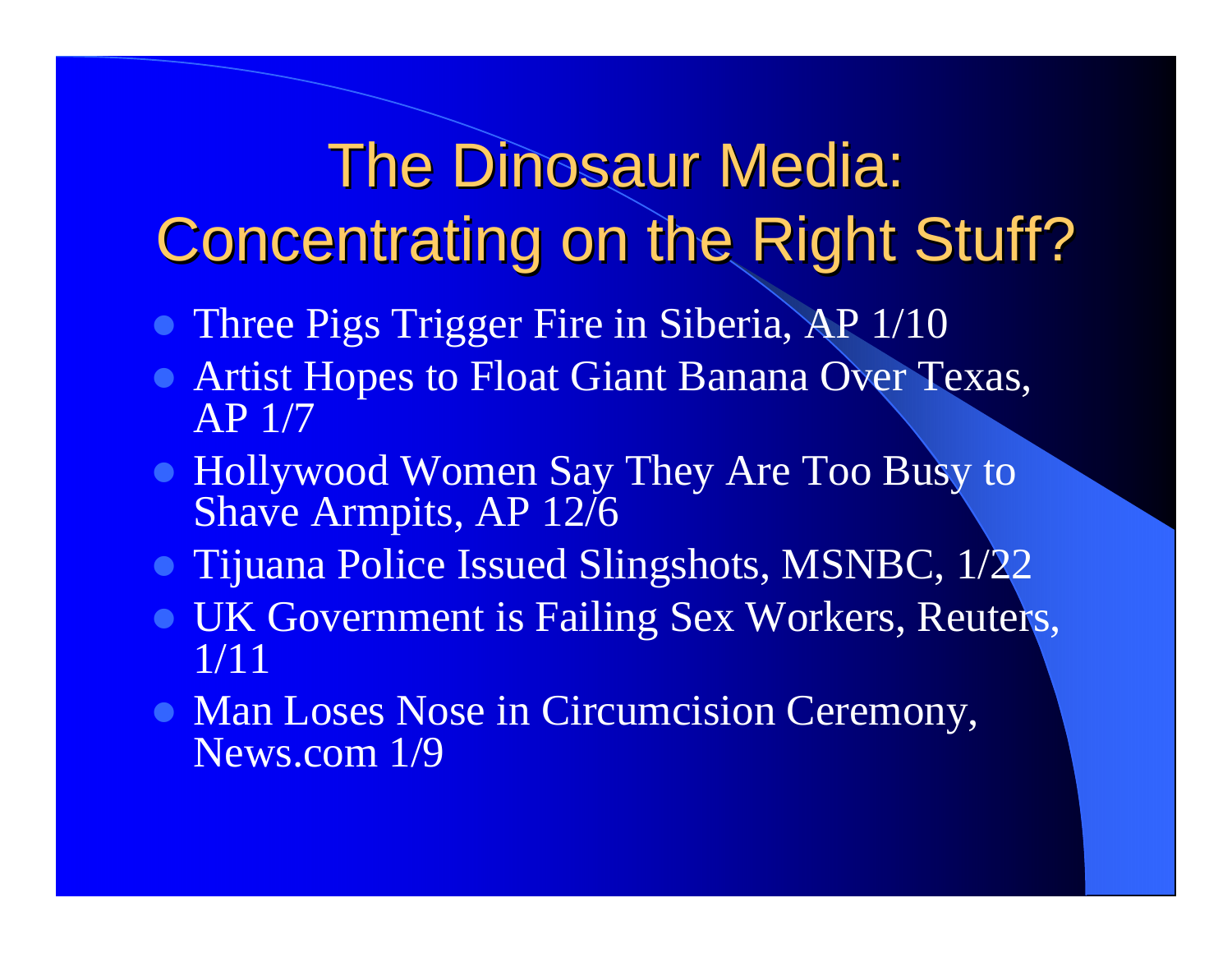# The Media's View of the World

- "The Islamists were the one hope for Somalia", Time Magazine 1/8
- "Nothing has Changed to Warrant More Troops" and "Once again Bush is sending too few soldiers", Margaret Carlson, Time, same column, 1/11
- "Kim Il Sung: Enigmatic 'Great Leader' of North Korea Dies at 82" David Sanger , NY Times
- "Pinochet, 91, Dictator who Ruled by Terror in Chile, Dies", Jonathan Kandell, NY Times
- "Castro's regime a work in progress, US tars Castro as dictator." Marc Lacey, NY Times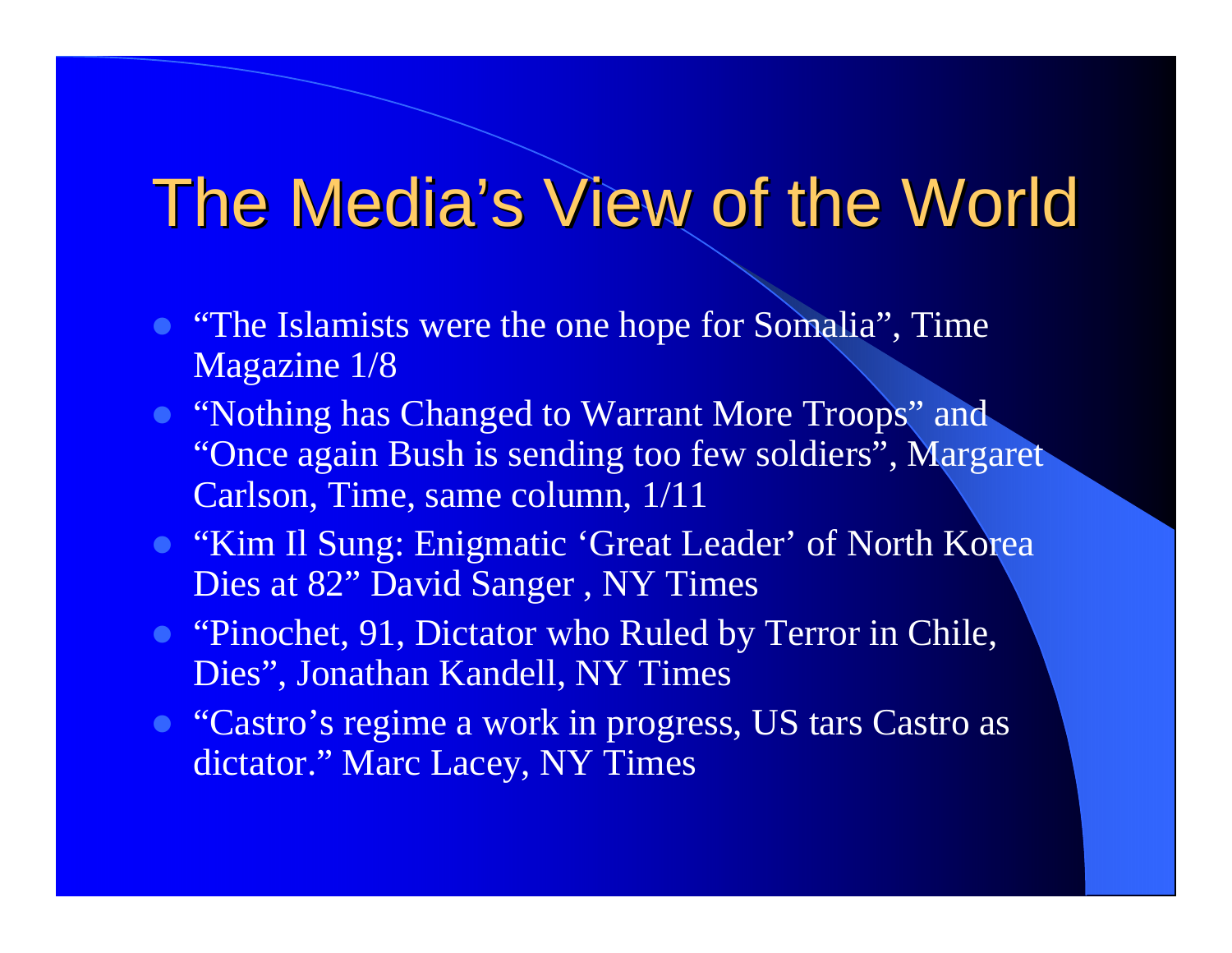# **Castro's Obituary**

**• "Kindly Medical benefactor Dies, Called** Dictator by CIA"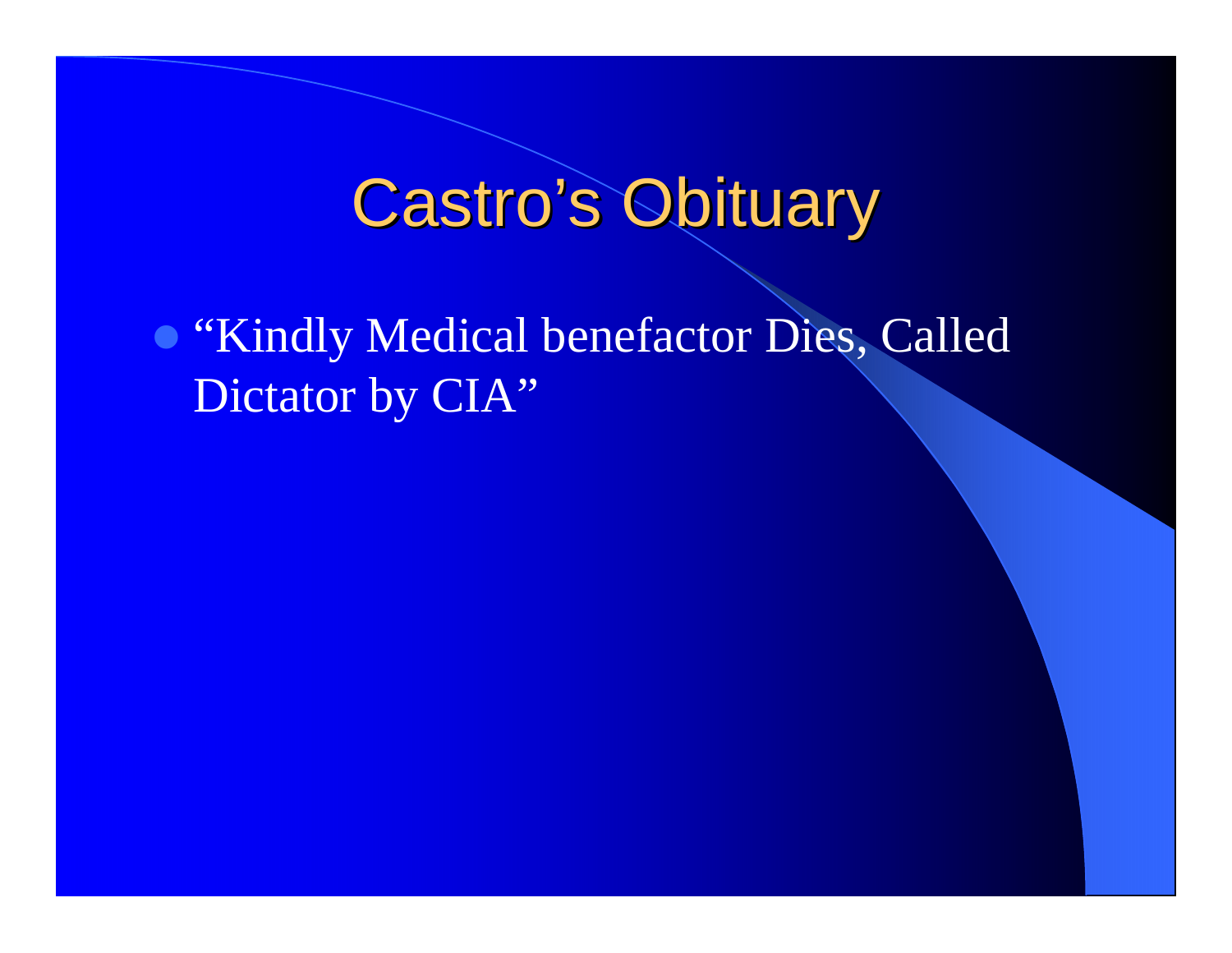# **Media Comprehension**

• "What's harder to explain is why though crime has fallen so sharply, prison admissions have risen." Chicago Tribune 1/11/07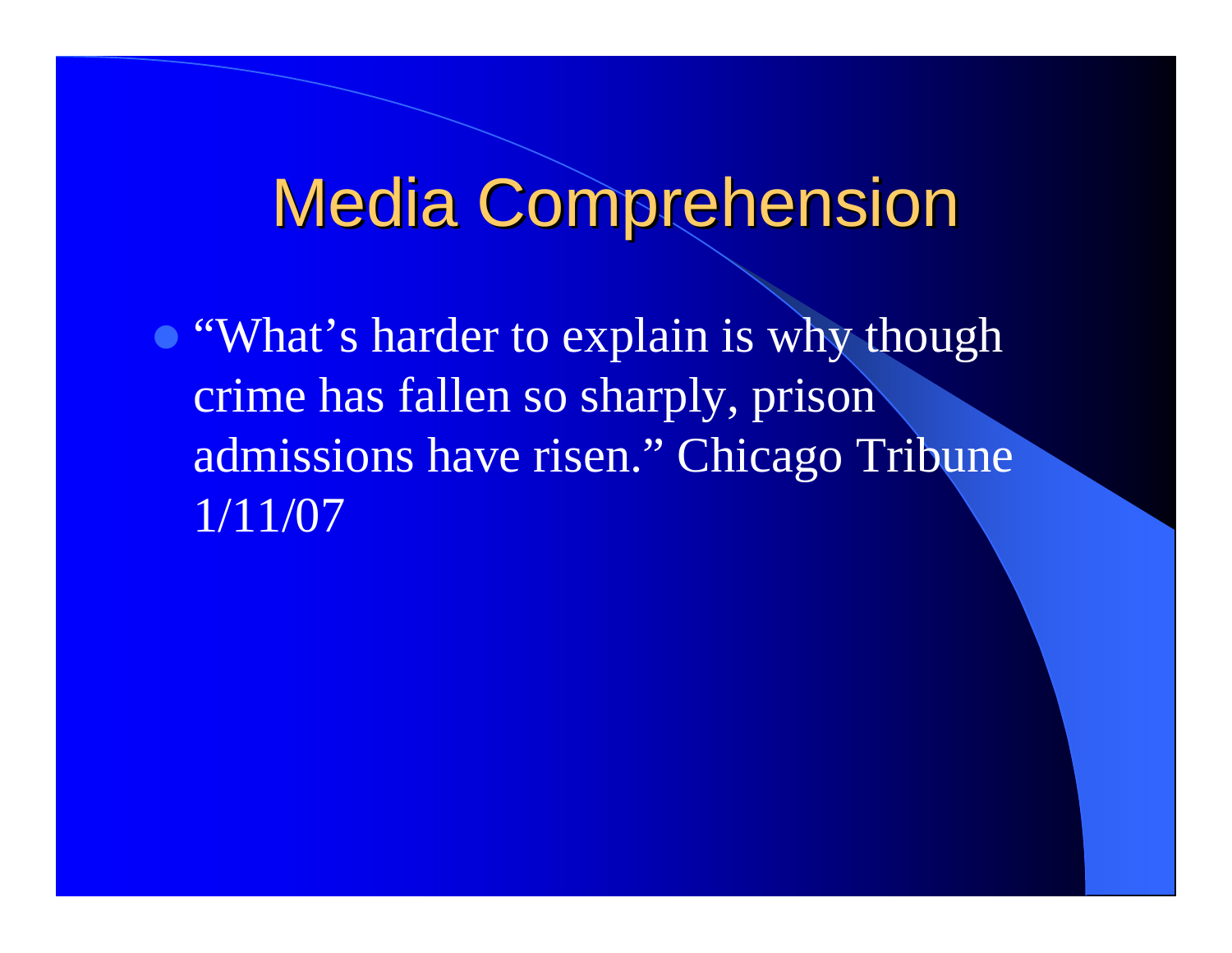#### What The Media Didn't Tell You

• "We could support a surge of American combat forces to stabilize Baghdad and speed up the training and equipping mission…" Iraq Support Group, 12/7/06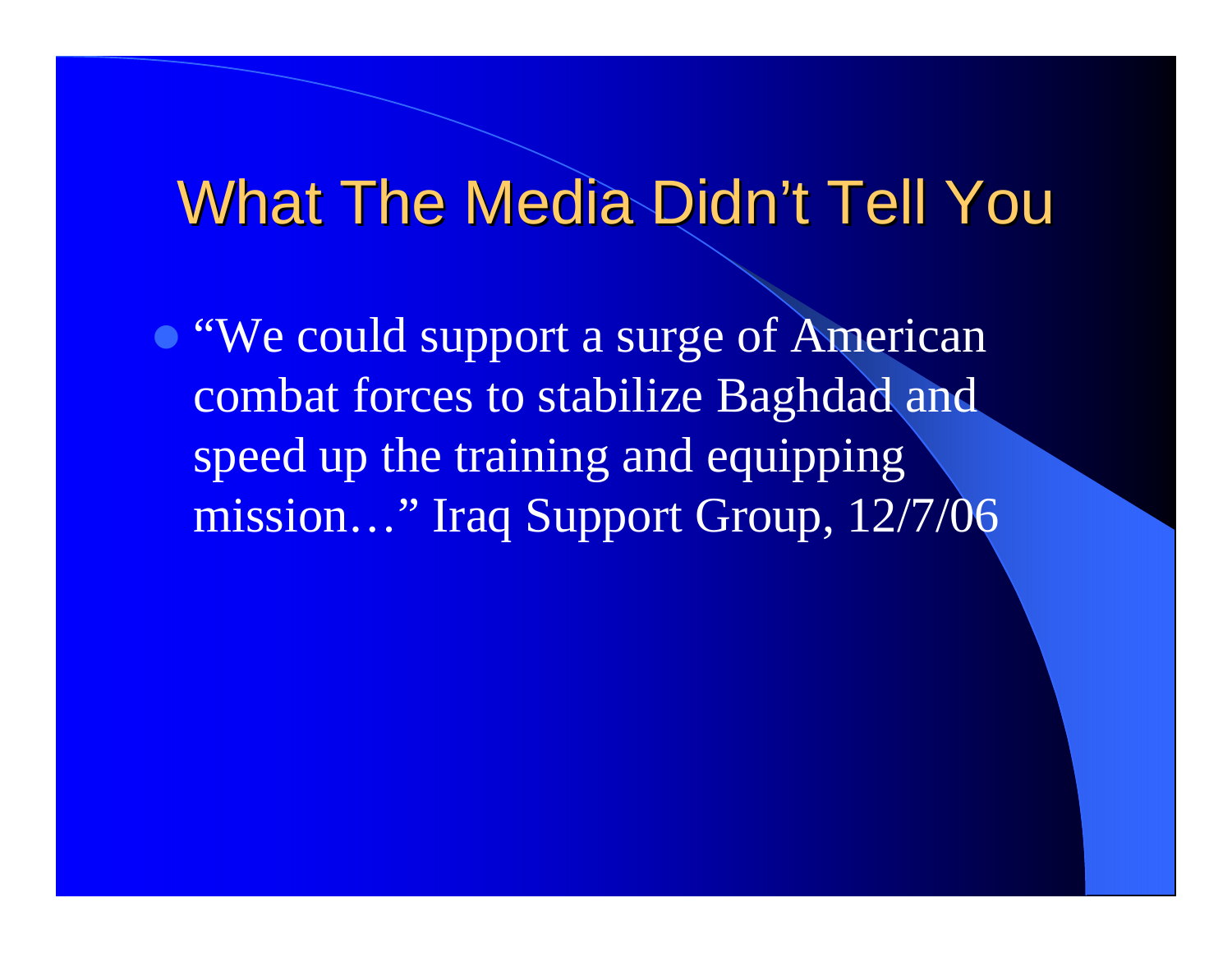## And…

• "When asked if there is a comprehensive strategy to combat terrorism you responded it would be 'silly' to believe a comprehensive strategy could be developed to combat terrorism." Congressman Shays letter to NSC adviser Richard Clarke, July 5th, 2000, submitted to the 9/11 Commission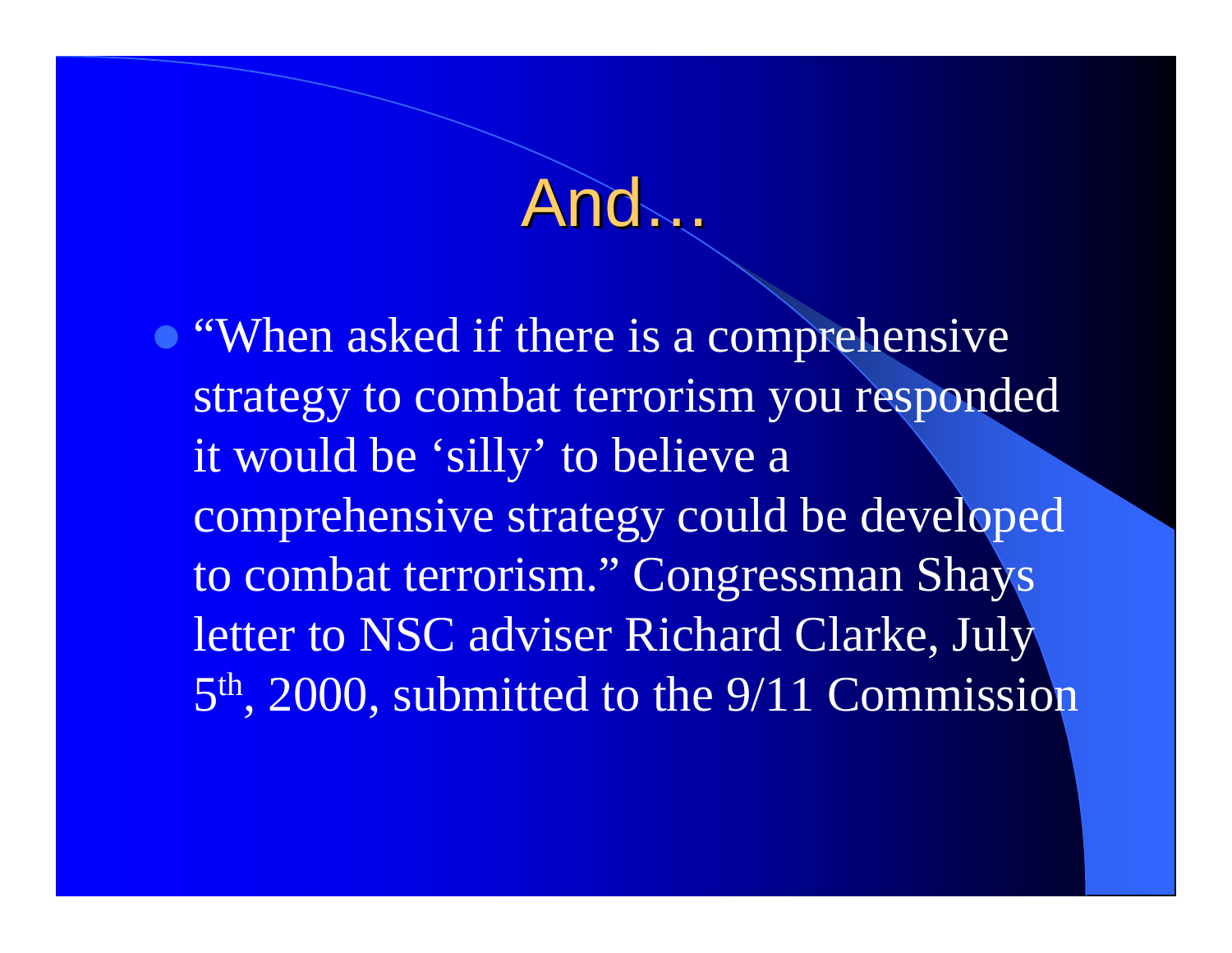# We Are in Danger of Becoming A **Country That Does Not Believe In** Itself ….

- "You have to understand. I did not want the US to win in Vietnam," Senator George McGovern in a conversation with James Webb, former Secretary of the Navy as relayed in a 1995 article by Senator Webb.
- "Quit looking for a way to win. We can't win.", Michael Moore, November 2006
- "What's so bad about losing a war?", G. Seib, Wall Street Journal. December 2006
- "Losing in Vietnam Helped us Win the Cold War." Larry Korb, National Review Conference, 1/27/07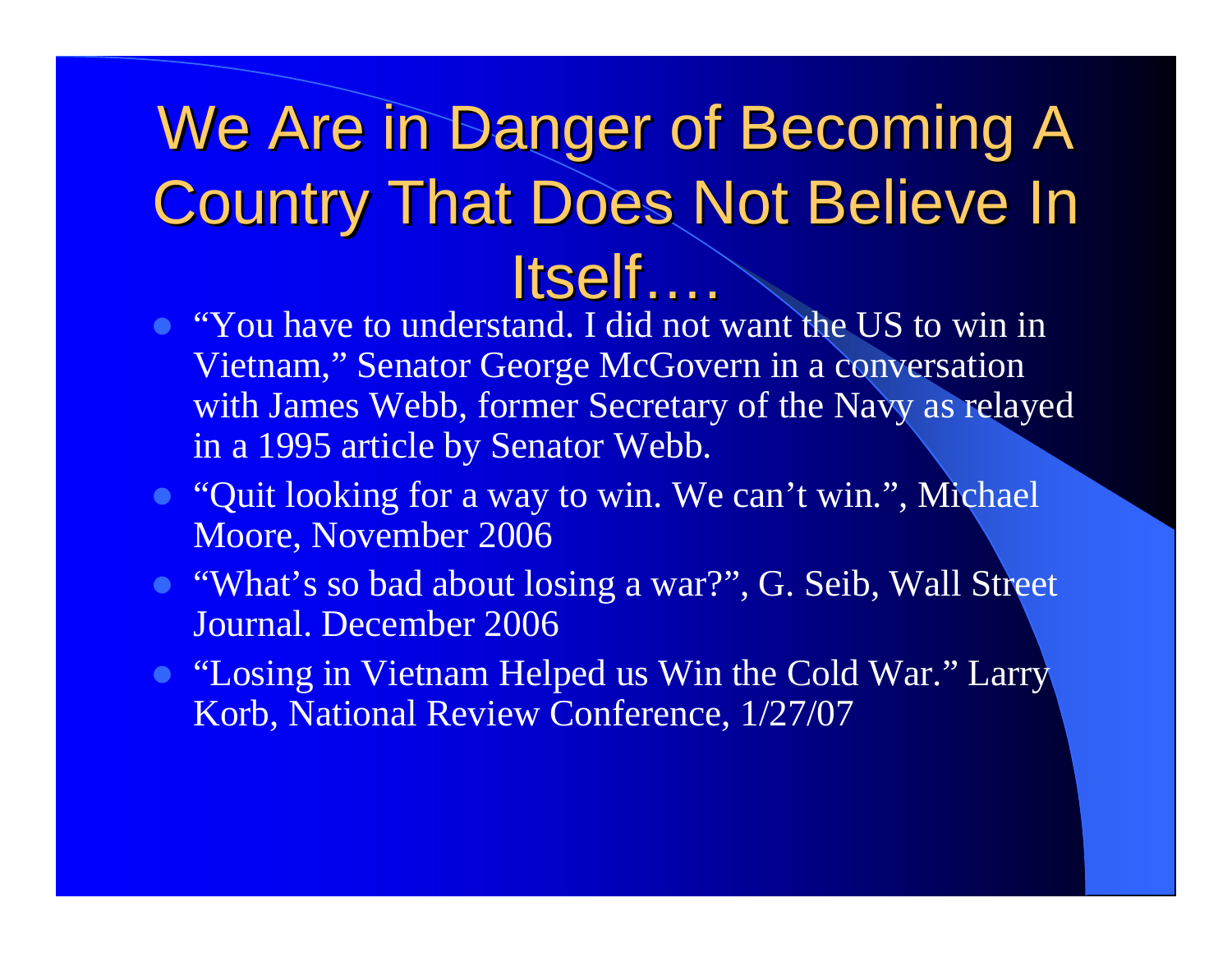#### In Part Because....

- When Christopher Hitchens asked the late ABC Newsman Peter Jennings whether the Gulf War 91 would be considered a victory for the United States, Jennings replied:
- "That's only true if we say so."
- Claremont Review of Books, "Theater of War" by Christopher Hitchens, Winter 2006/07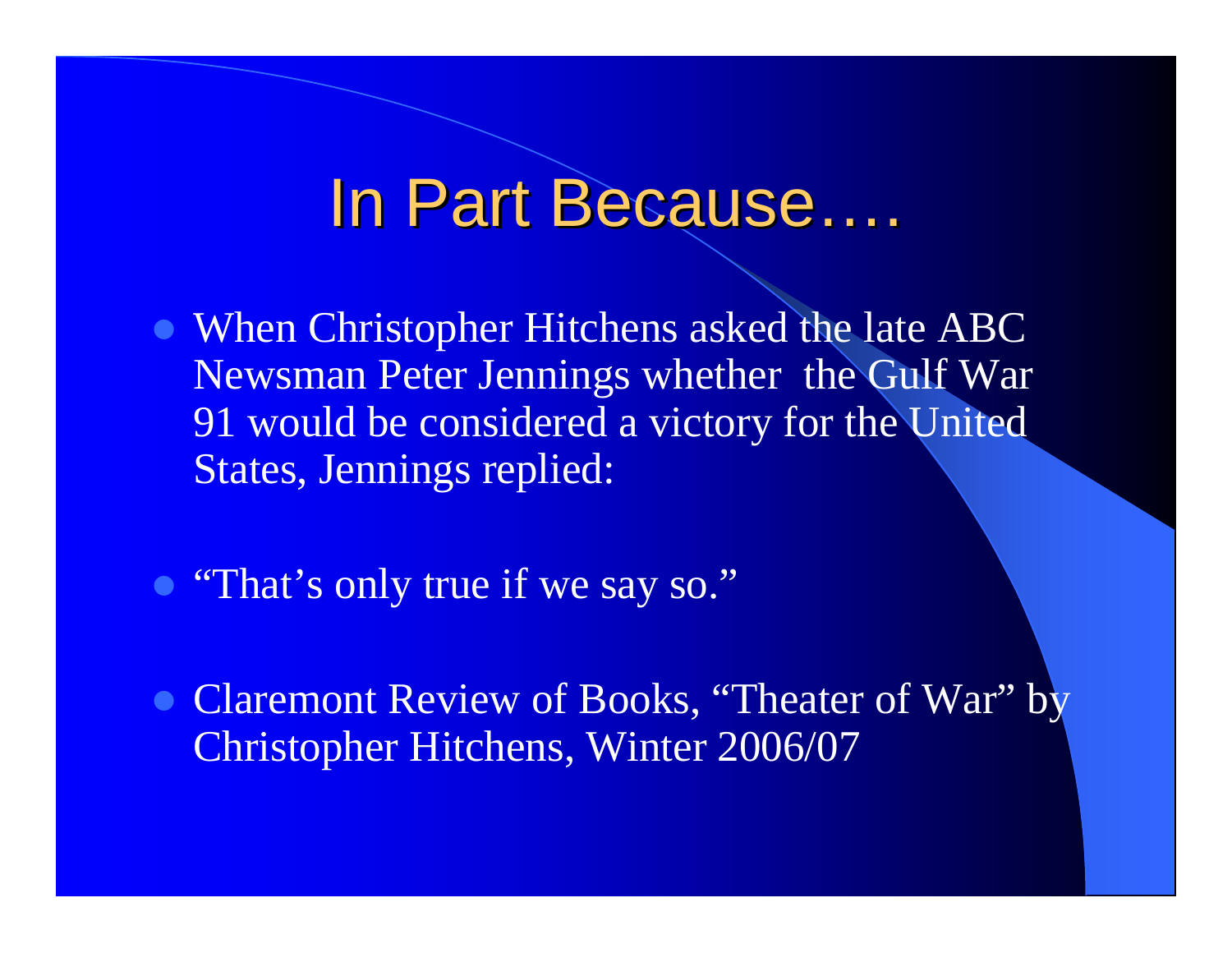"All the News That's Fit to Fried" The New York Times

**Late Edition** 

Now York: Teleg, winds and redder partly clouds, high 15. Boardin, syster culd, her 13. Receptions, a Record dayor. It's levels ringle for Transmitter, Study St. firm 22. Wouldn't make in on Finds 199.

#### VOL. CLINI ... ALL RE TEL

Transpit I HAVE By THE Boys

NEW YORK: FRIDAY JUNE 1, 1944

#### **ONE DOLLAR**

War scandal! Patton just a decoy in Dunkirk with fake tanks!

#### **Hitler** recalls **Rommel from** wifes b-day for d-day

#### By ARAN NACHURARY and low Principles at the Service MR.

GENT GEORGE, N.R., Sea, 31 -- Sn their first deluce before the fibre Rangebra primary, the Deniscratic prestigación contributo y localizar Thanday that they incld withmast alve monitor associate break Prevale in Book on started violant and law runs. as this magh at also consists. among Emmerment offers the party's fogas of scening hack the White Brocer-Jim Delt

tunking whirts and reputant after change sensitive of renewating or printing painting. the server Democrats business to a interfacer rack-cheat distance check dragmulti excite its and damageters. sacking the kind of grouths on puriod. nelligry and environm mount char Reported one forms lowed editorizingly against Democracy & problemial street payers liked 194 security.

"The 'r a light it has been at an" Senator Jobs Spers of Montacher more sum what unled it is intered that the Wilso Mayne troubl' plac tens-2- Interested Append Chapters Ingo Test packer he was the invite ware to repeat at thank, leaded of TRV. Buildi's can cure.

"That's a fight be sell why" for



#### The kinder side of Adolf and Eva

CLASS CREATIVE DR. AMORTING

#### May Jiminding "Write, countries of the

MADE BESTER, N.H., Jan. 21 -Fact results after three Western K. Roward Drug said for is just solation Charit stold for approved only initial comate an alternation. No back science modes theritary stad. Wie with at 10 pearls: ing possesse. Pluga dell' Justeb bucariony Dean, and she canand remainble? Her Larr Gree So Sec. bis tempore. One seat for's "a guest

best being a dad and a busine be-

The International Contributions." about Theratox right interesting acerapsi kd sullive ike lisk cookas the timer's mail and supportant annuagement on measurer house out unforcecompanies and bust his dask to the parties. It was recritement two of \$600 per-

#### Ike denies June 6th *TUMOIS* By CABL MCLIN

WHANPHOTON, Jun 22 - 13th-

Real invasion to occur in Normandy 350 miles away.

#### **Helen Thomas to** FDR: why can't the US fight a fair fight?

BUYER SENTE, WILDRAMS

**BASEMING'NEW** Jun. 20 - The Balli administrato è unite prosing ameinare filten Bragt Braders to the to teams, when it is not to be a expensivel warroom of the Bandan love bug Country Court, with would client produces by a domer does lost hand don stat, administrations and finest sitticials sold Thursday.

This officially seal, follows Packariti, Hawkeen at the trap Covenance Classich, had proposed the caused analyzes and an a very importance their energy the Automobile Boltonesie als technicias a tore government through a ramaften concrete spokers, and the delivered. har share in alterization for Temple Strading. TRITIN (ONT); ESONA Acoustica AS at **Harrison** 

10 Fachechi's present internet buyearchealistic collectives) by the presided develops to period a nonor and its posterial in Austral Roads can secure. The compensation of what see diploman called a "third. igning" - has loose tupper, among within his Christoph Muslimsin Genetically Sweetz: Bid's Akriva, the attivials rand. Eliphones call Mr. Advise and chilling for gost like Trining Women unto **STATISTICS** CONTINUES INC.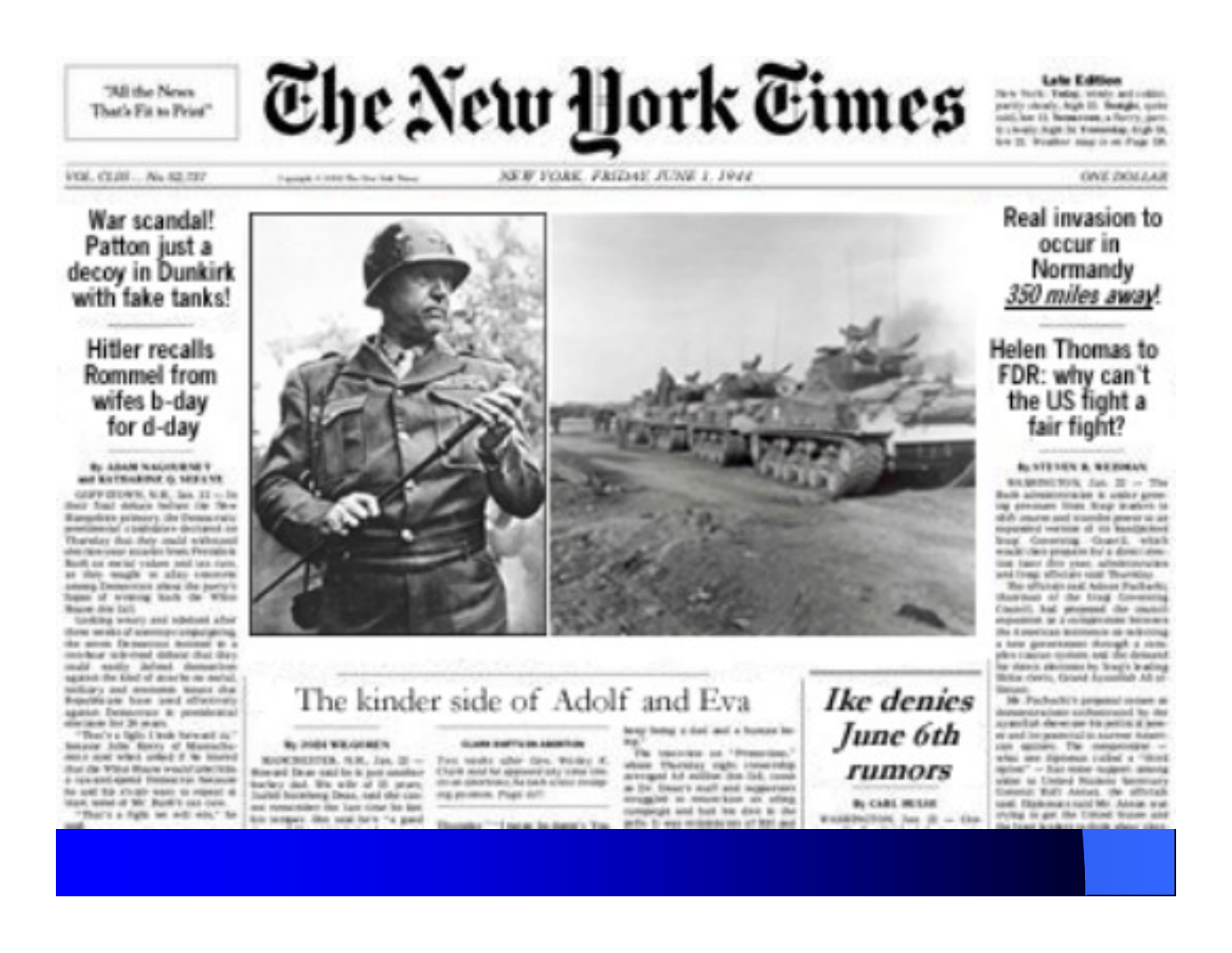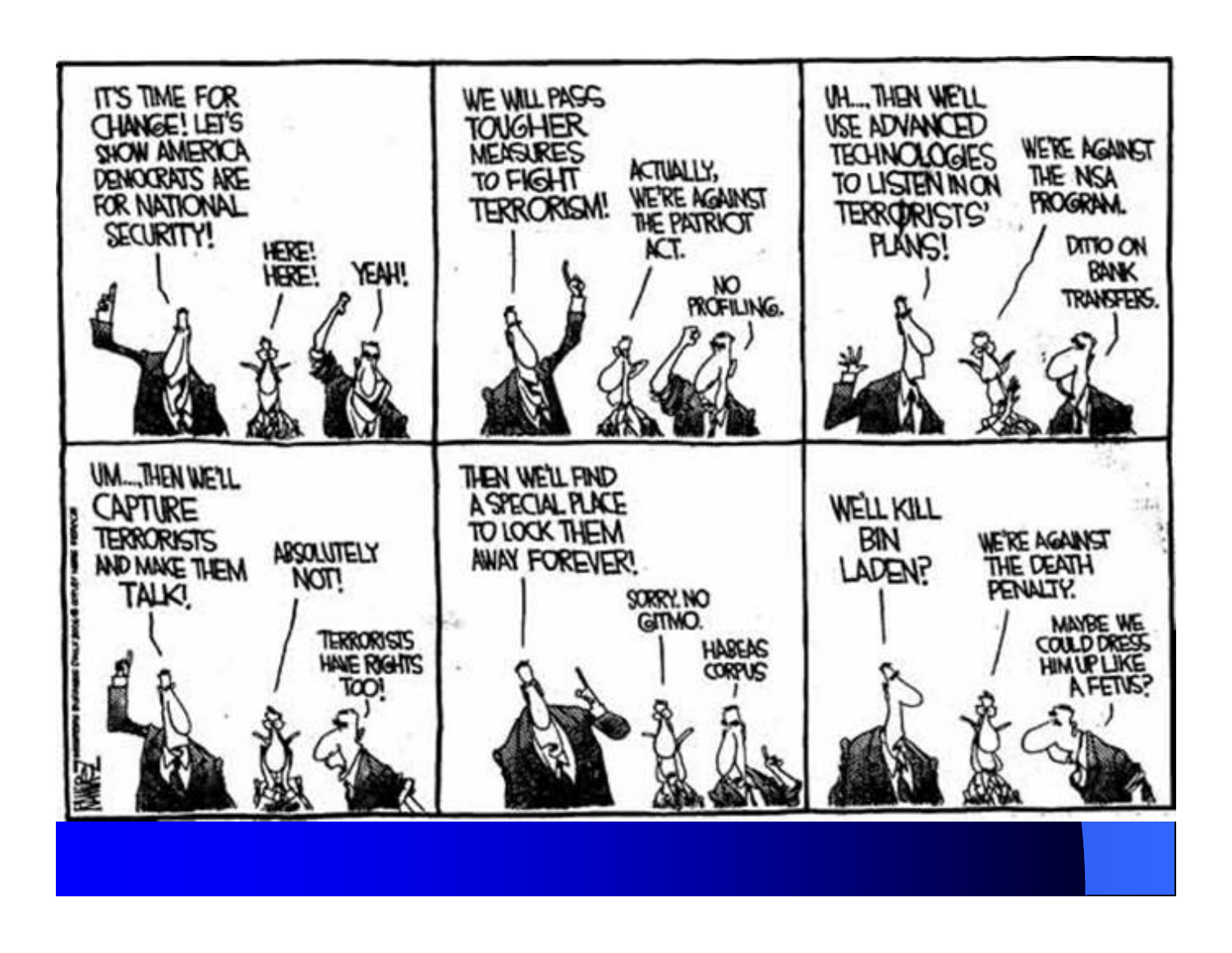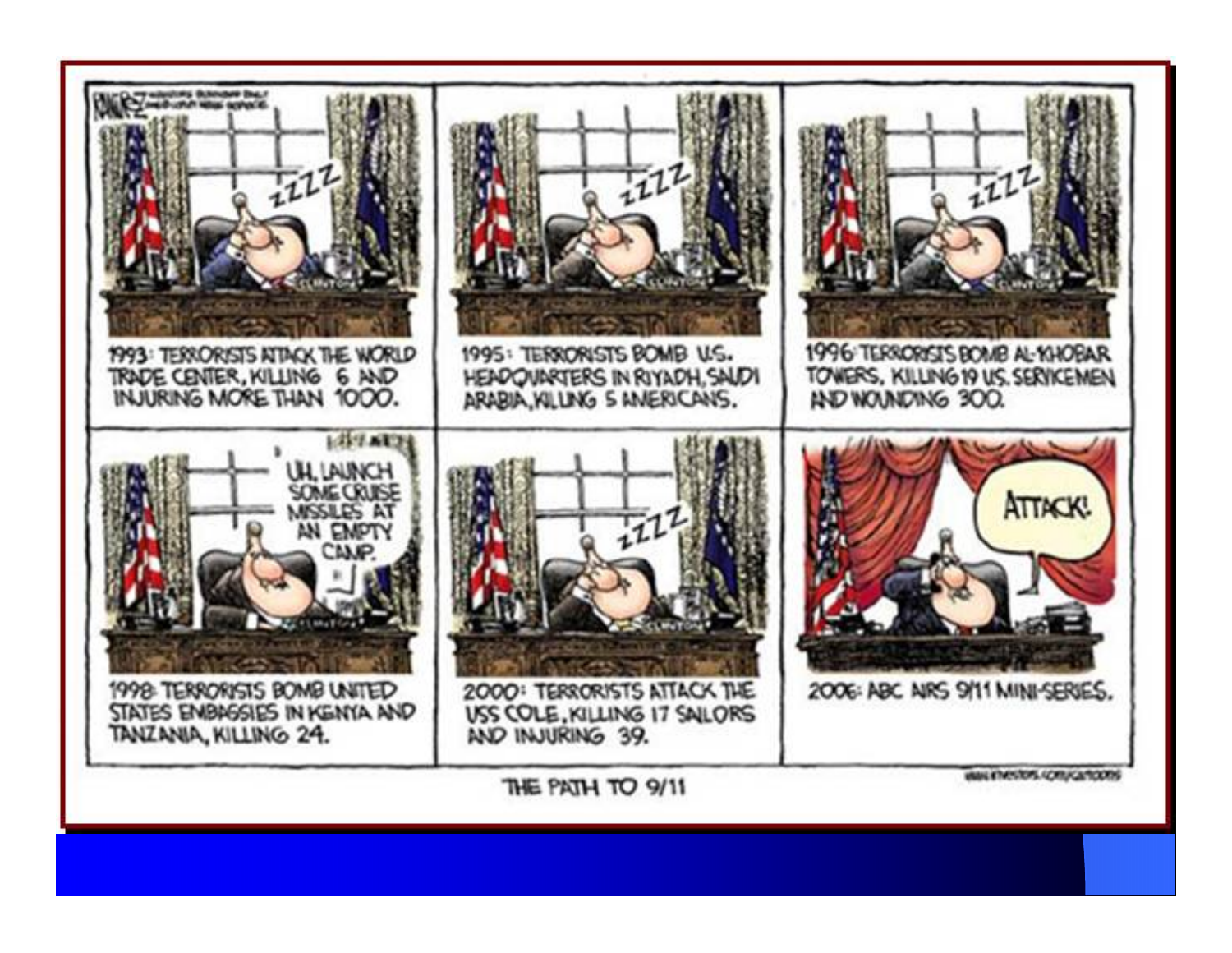# Addendum: Revenue/Deficits Addendum: Revenue/Deficits

- Last year of Bush 41, revenue to USG climbed: \$63 billion/yr; 2005, revenue under Bush 43 will grew \$177b; FY06 revenue grew \$250 billion
- 93-4, revenue climbed \$104 and \$93billion/yr
- 95-99, revenue climbed \$121b/year
- Stock Market Bubble burst reduced revenue which had climbed from \$25b/year to 100b \$/year, (this after a cut in the capital gains tax); current estimates indicate \$80+billion a year
- Growth in revenue in past two years \$500 billion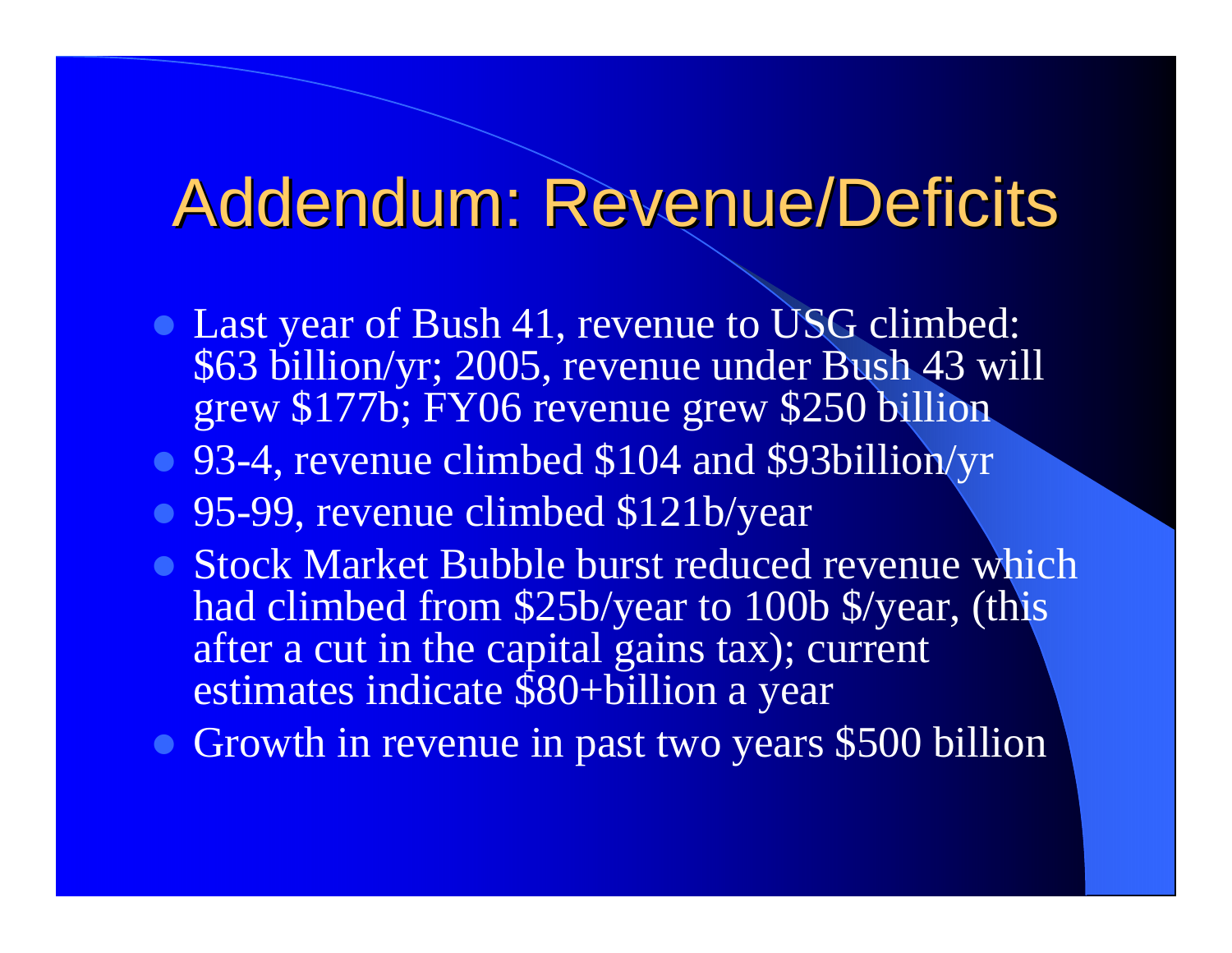## Revenue/Deficits

• Now for the period Oct 1999 through October 2002, thus taking into account the stock market/dotcom bubble burst, the recession and 9/11, revenue which started at \$2.025 trillion declined to \$1.853 trillion; the trend line was that the revenue would have increased over that period of time to \$2.425 trillion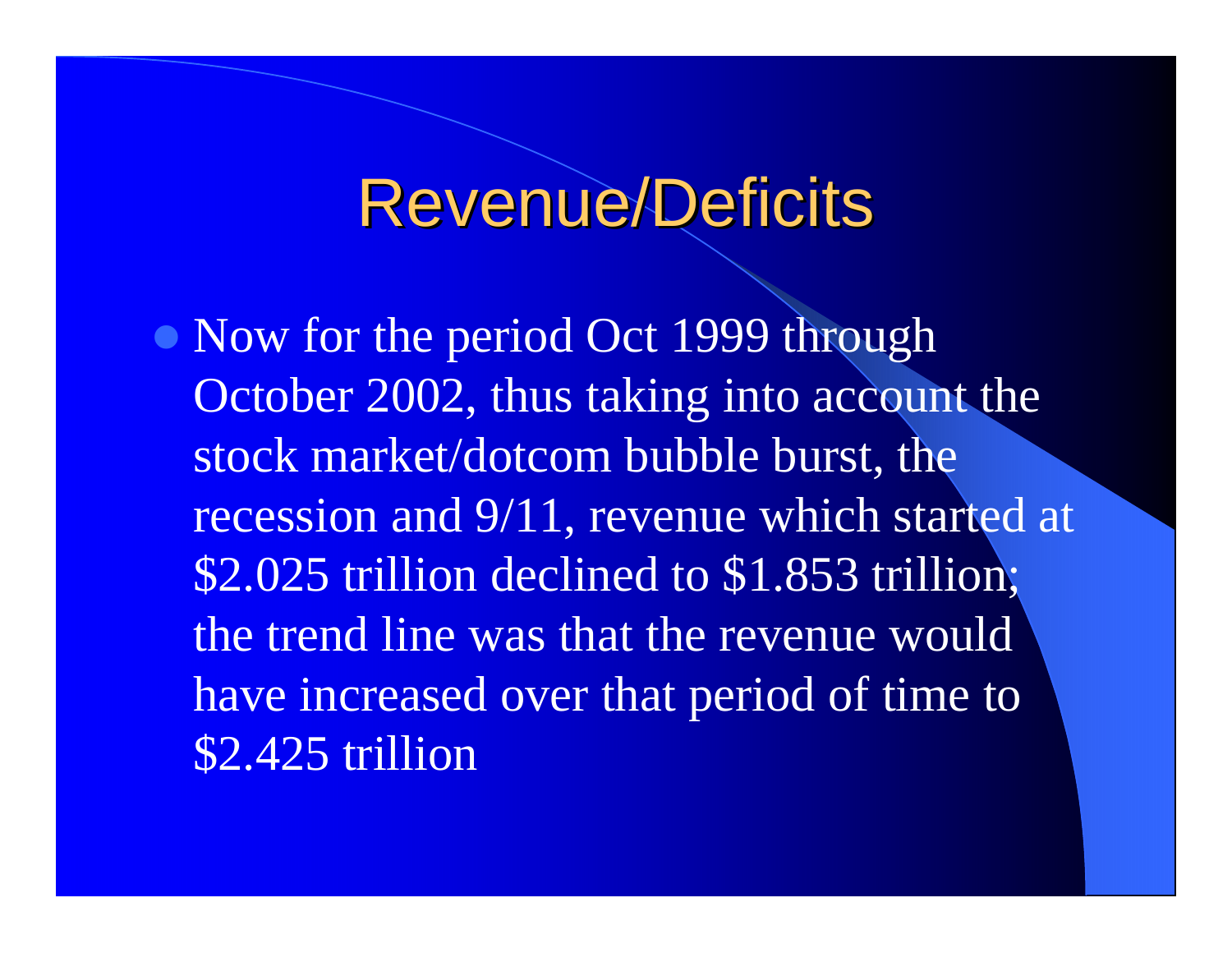## Revenue/Deficits

• Now, from October 2002, during the buildup to the liberation of Iraq, through December 2006, annual revenue will grow from \$1.853 trillion to \$2.557 trillion, growing this year by \$225+ billion.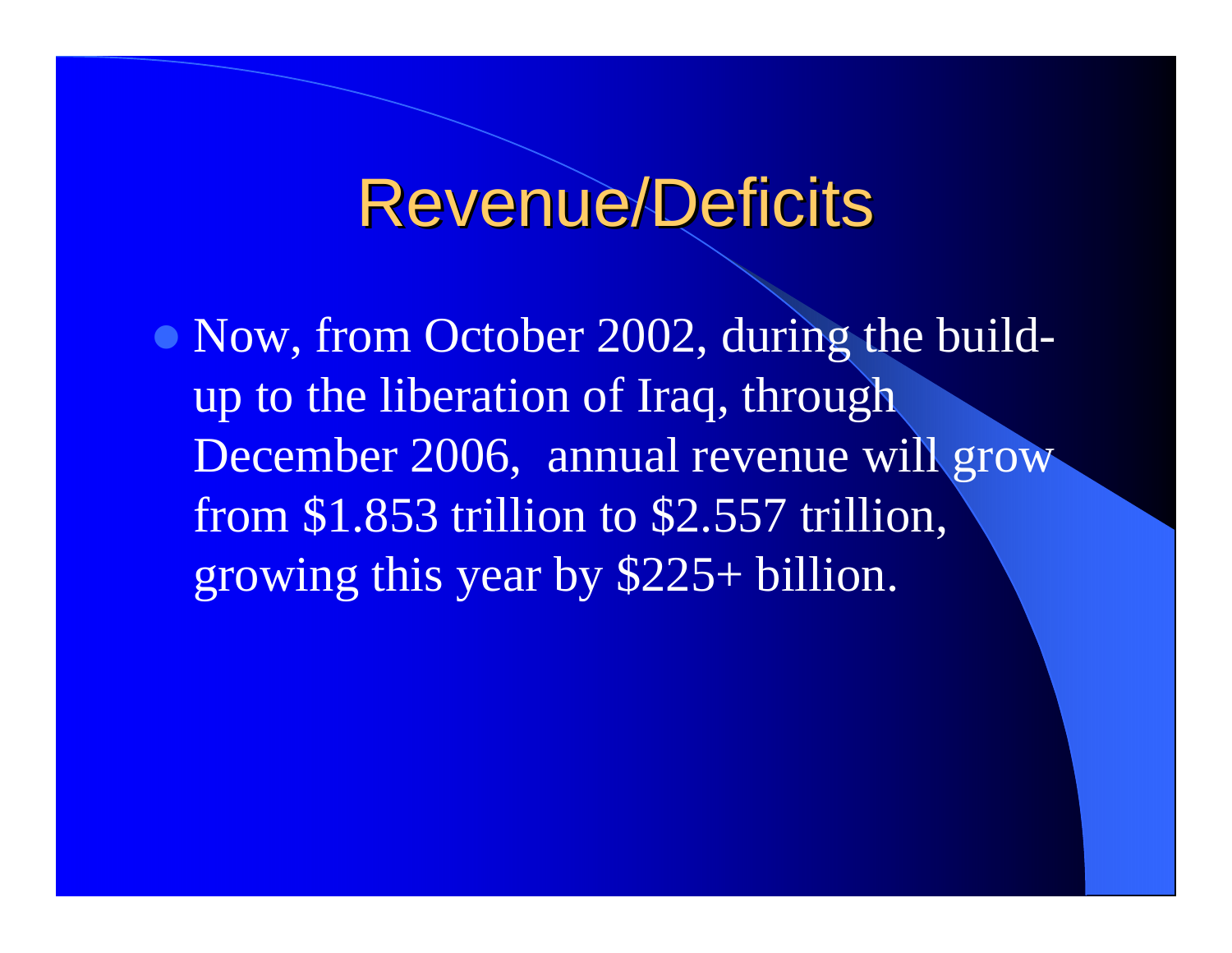# Deficits/Revenue

- They key here: The recession of 2000-1 was combined with two other factors not present during 1981-2 and 1990-1: the collapse of the .Com stock market and 9/11.
- It has taken five years to again reach the revenue levels of 2000; tax rate reductions account for only 22% of this; as can now be seen, an economy growing at 3.5%+ is now generating \$250 billion more revenue A YEAR even under lower tax rates.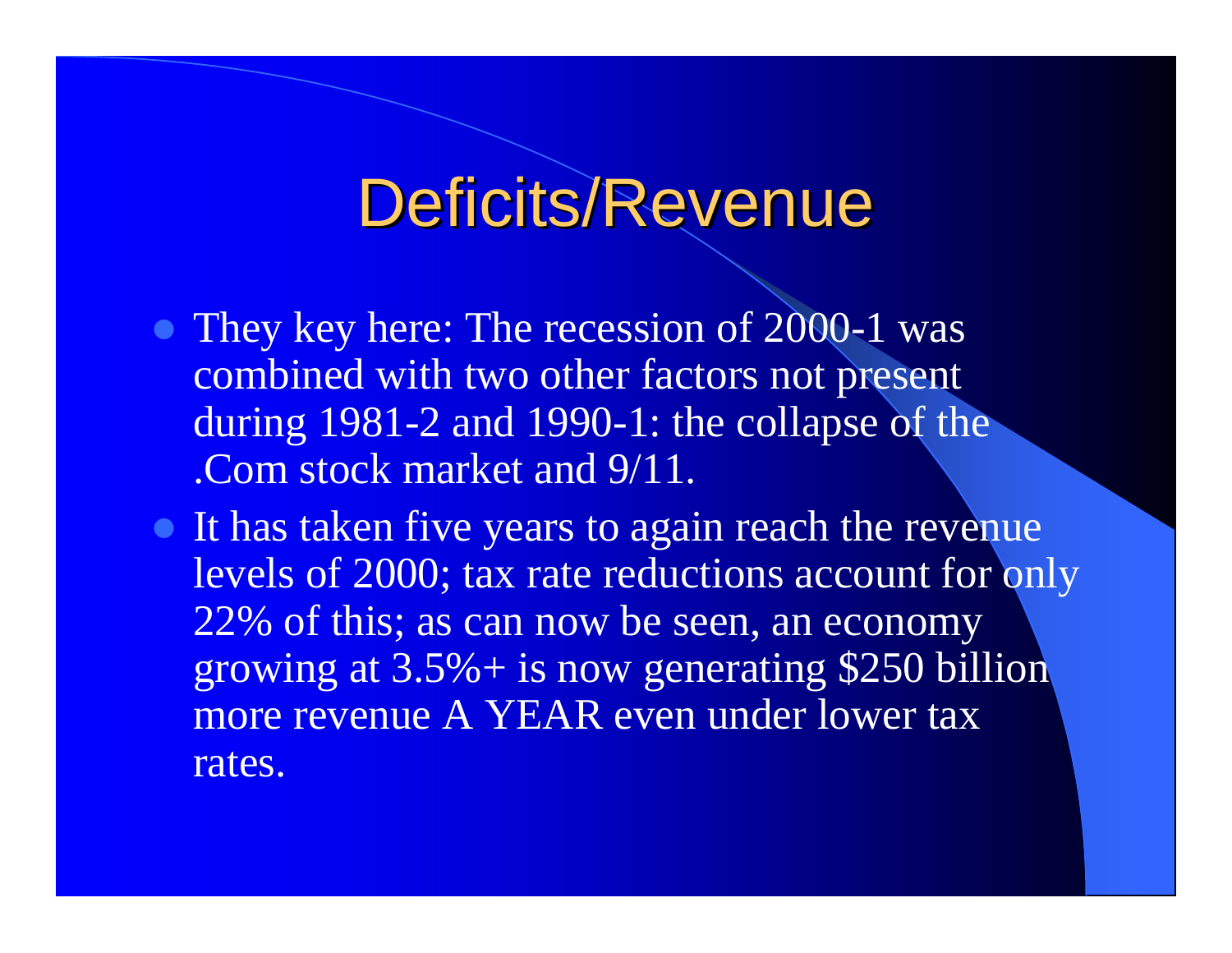# SPENDING

- Spending for October 1999 through September 2001 averaged \$1.8 trillion
- Spending after 9/11 BUT prior to Iraq averaged \$2.1 trillion
- Spending went up \$140 billion, (FY2004) \$130 billion, (FY 2005), \$95 billion (FY06) and \$125 billion, (FY07-projected)..